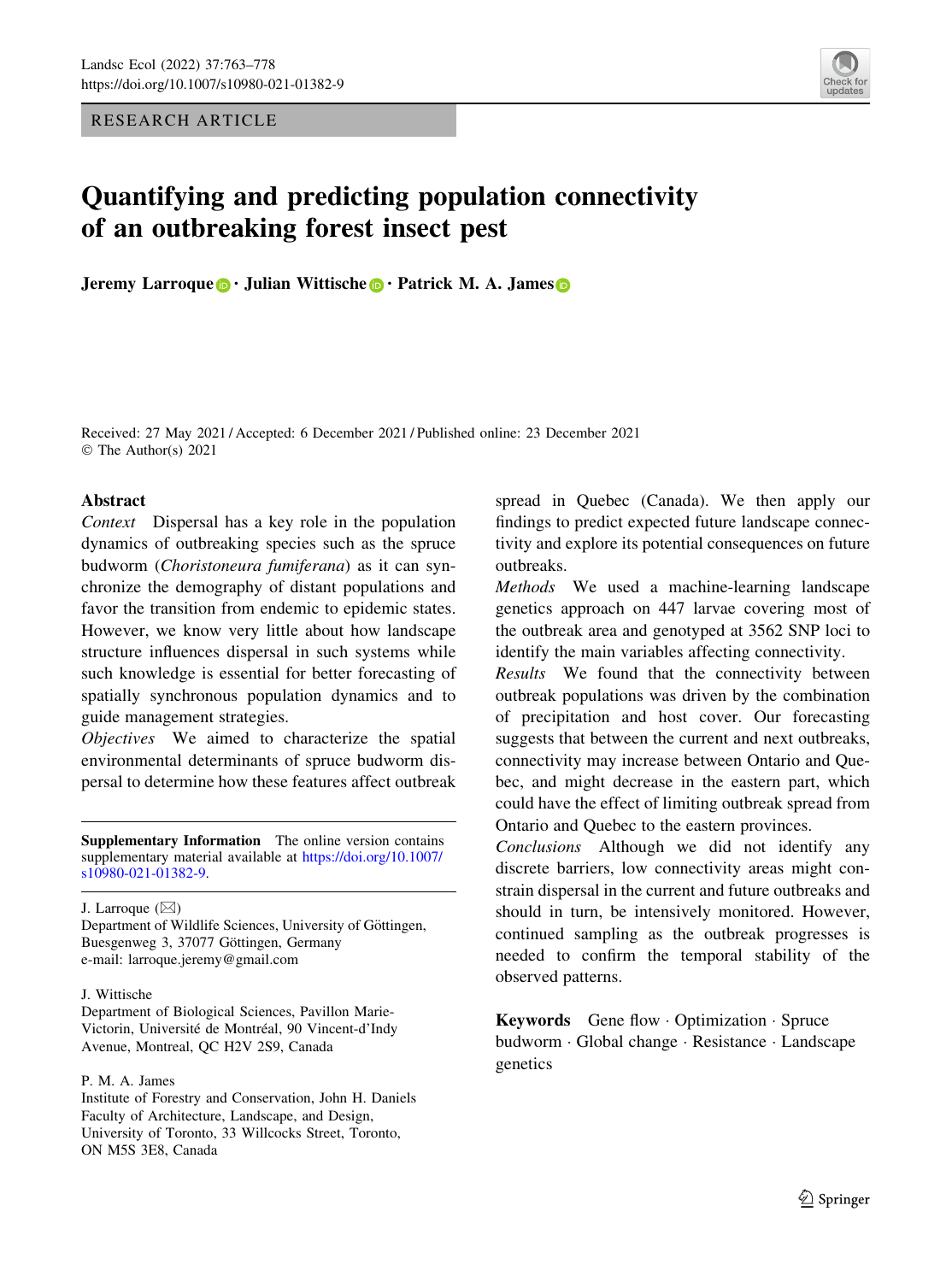# Introduction

Insect outbreaks are a common disturbance in forest ecosystems and occur both periodically and synchronously over large geographic areas (Myers [1993](#page-14-0); Peltonen et al. [2002](#page-14-0)). Spatially synchronous outbreak patterns have been documented for a variety of defoliating insects in North America, including the forest tent caterpillar (Malacosoma disstria, Hübner), the mountain pine beetle (Dendroctonus ponderosae, Hopkins), and several species of budworm such as the eastern spruce budworm (Choristoneura fumiferana, Clemens) and the jack-pine budworm (Choristoneura pinus, Freeman). During outbreaks, these insects can affect millions of hectares of susceptible forest (Cooke et al. [2007\)](#page-13-0). In addition to their impact on ecosystem processes and services (e.g., risk of fire ignition, James et al. [2017](#page-13-0); carbon sequestration, Kurz et al. [2008](#page-13-0)), these outbreaks can also have devastating socioeconomic consequences (Gatto et al. [2009](#page-13-0); Chang et al. [2012\)](#page-13-0). As a landscape-scale contagious disturbance process (Peterson [2002](#page-14-0)), outbreak dynamics are strongly shaped by the spatial distribution and connectivity of susceptible hosts (Robert et al. [2020](#page-14-0)). However, we seldom know precisely how environmental heterogeneity and landscape connectivity influence the spatial dynamics of insect disturbances (e.g., Wittische et al. [2019\)](#page-15-0).

The eastern spruce budworm (hereafter SBW) is a univoltine native lepidopteran that periodically outbreaks (every  $\sim$  35 years) and defoliates large areas ( $> 10^6$  ha) of balsam fir (*Abies balsamea* (L.) Mill) and spruce (Picea spp.) forests in North America (Royama [1984\)](#page-15-0). The severe economic consequences for forest industries and forestry-dependent communities (Chang et al. [2012](#page-13-0)) make it the most significant forest insect disturbance in North America's forests (Hardy et al. [1983](#page-13-0)).

In 2006, a new outbreak began on the north shore of the Saint Lawrence River in Quebec. Since then, the area affected has increased to  $> 13.5$  million ha in Quebec (Ministère des Forêts de la Faune et des Parcs [MFFP] [2020](#page-14-0)) and is currently affecting other jurisdictions to the south (New Brunswick, Maine) and west (Ontario) with no signs of abating (Carleton et al. [2020\)](#page-13-0).

Knowledge of SBW movement and especially dispersal capacity is essential for understanding SBW population ecology, predicting outbreak spread, and improving management strategies (Royama et al. [2005;](#page-15-0) Régnière and Nealis [2019\)](#page-14-0). Dispersal can synchronize the demography of distant populations during outbreaks (Anderson and Sturtevant [2011](#page-12-0); Larroque et al. [2019](#page-13-0)) and has the capacity to trigger the transition of spruce budworm populations from endemic to epidemic states (Régnière and Nealis [2019;](#page-14-0) Larroque et al. [2020\)](#page-13-0). Consequently, it may be possible to slow outbreak spread and to mitigate the damage caused by outbreaks by limiting dispersal from attacked to unattacked areas, provided that potential source patches can be detected early and suitably treated (e.g., using Btk, Fuentealba et al. [2019\)](#page-13-0). However, current knowledge regarding SBW dispersal is considered fragmented and insufficient to guide effective management interventions (Pureswaran et al. [2016;](#page-14-0) Johns et al. [2019](#page-13-0)).

Direct measurement of dispersal is costly and typically challenging to conduct (Ims and Andreassen [2005\)](#page-13-0), especially for small flying insects such as the spruce budworm (Osborne et al. [2002\)](#page-14-0). Even if SBW dispersal can be observed using weather surveillance radar (e.g., Boulanger et al. [2017\)](#page-12-0), its effectiveness remains unknown as the source and destination of the dispersing individuals, their survival and reproductive status is uncertain (Régnière and Nealis [2019](#page-14-0)). Alternatively, spatial population genetic structure can be used to infer the frequency and routes of effective dispersal (Baguette et al. [2013\)](#page-12-0). Significant genetic differentiation between populations generally indicates low levels of gene flow and limited dispersal. In contrast, the absence of genetic differentiation indicates high levels of gene flow and a high degree of effective dispersal between populations (Slatkin [1987;](#page-15-0) Rousset [1997](#page-14-0)). In a recent study of the ongoing outbreak, Larroque et al. [\(2019](#page-13-0)) identified high levels of SBW population genetic connectivity in Quebec. Populations associated with different outbreak patches all belonged to the same genetic cluster, even though these patches are separated by distances up to one thousand kilometers.

Further, finer scale examination of populations at the leading edge of the outbreak and into areas where the outbreak had not yet become established identified outbreak patches in Quebec and New Brunswick that were genetically differentiated despite being geographically close  $(i.e., \langle 130 \text{ km} \rangle)$  (Larroque et al. [2020\)](#page-13-0). This contrasting result suggests that environmental heterogeneity might influence effective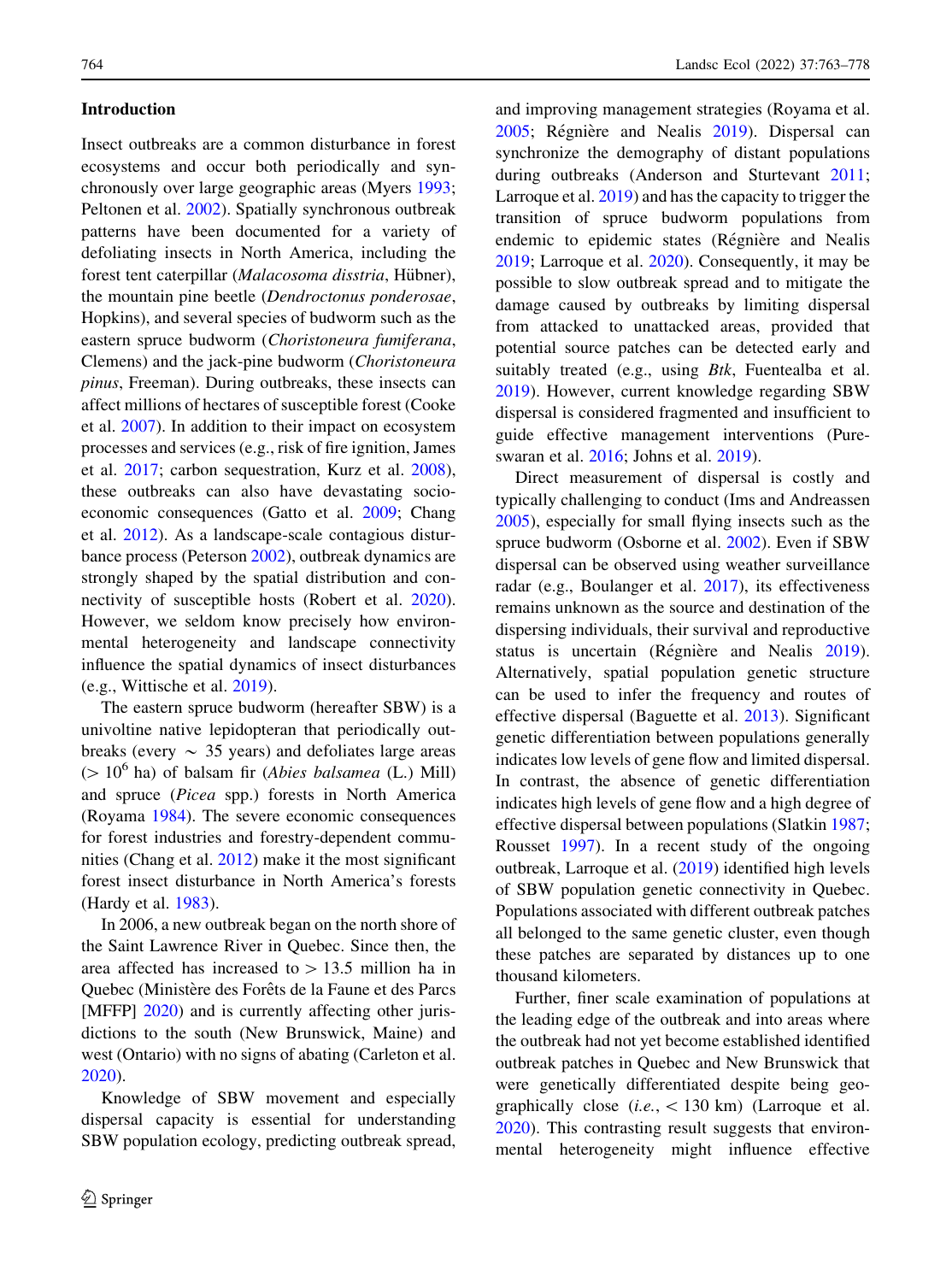dispersal at finer spatial scales in these areas. Effective dispersal is the result of a complex interaction between an organism's dispersal capacity and landscape connectivity. Here, landscape connectivity refers to the degree to which environmental conditions (e.g., land cover, topography, precipitation) impede or facilitate movement (Taylor et al. [1993\)](#page-15-0). Landscape connectivity not only depends on characteristics of the environment, but also on the mobility of the organism, and the physiological cost and the reduction in survival associated with moving through a particular environment (Zeller et al. [2012\)](#page-15-0). Landscape genetics, which combines population genetics, landscape ecology, and spatial statistics (Manel et al. [2003\)](#page-14-0), can be used to infer landscape connectivity and identify which landscape features hinder or facilitate gene flow between populations (Balkenhol et al. [2015\)](#page-12-0). This approach aims to characterize landscape resistance (the opposite of connectivity), that is, the cost to an organism to cross a landscape. Low resistance indicates ease of movement whereas high resistance indicates restricted movement (Zeller et al. [2012](#page-15-0)).

Population genetic connectivity in outbreaking populations can be sensitive to demographic context  $(i.e.,$  outbreak stage; James et al.  $2015$ ; Larroque et al. [2019;](#page-13-0) Larroque et al. [2020\)](#page-13-0). Consequently, landscape genetic inference in outbreaking systems can also be confounded due to the effects of population density and the shifting spatial extent of outbreaking populations (Fig. [1\)](#page-3-0). These outbreak-related shifts may mask or dampen the influence of landscape heterogeneity on movement (Spear et al. [2010](#page-15-0)). During outbreak periods, increased population densities and density-dependent dispersal (Régnière and Nealis [2019\)](#page-14-0) are expected to result in greater gene flow and reduced inter-population genetic distances relative to nonoutbreak periods, even when considering constant landscape resistance. As a result, while the environmental features remain constant in time, the relationships between the inter-population genetic distances and the resistance-based effective distances might gradually decrease leading to the conclusion that the landscape has no effect on the effective dispersal (Fig. [1](#page-3-0)). Consideration of the demographic context is thus particularly important for cyclic irruptive species like the spruce budworm when evaluating the role of spatial heterogeneity in population connectivity.

Several environmental factors are known to affect SBW population dynamics and flight characteristics (Table [1\)](#page-3-0). We hypothesize that these factors may also play a role in landscape genetic connectivity. Hostspecies availability positively impacts SBW survival (Nealis and Régnière  $2004b$ ) and can influence the landing decision of dispersing SBW (Greenbank et al. [1980\)](#page-13-0), while defoliation of hosts can promote flight behavior and emigration (Nealis and Régnière [2004a;](#page-14-0) Van Hezewijk et al. [2018](#page-15-0)). Temperature affects SBW phenology and survival (Régnière and You  $1991$ ); warm temperatures are known to increase flight activity (Sanders et al. [1978\)](#page-15-0) while cool temperatures can trigger the moth landing (Sturtevant et al. [2013](#page-15-0)). Wind influences dispersal direction and distance (Greenbank et al. [1980](#page-13-0); Anderson and Sturtevant [2011\)](#page-12-0), and elevation can negatively affect outbreak expansion (Bouchard and Auger [2014](#page-12-0)). Finally, precipitation can limit moth flight (Greenbank et al. [1980\)](#page-13-0) and force the descent of flying moths (Sturtevant et al. [2013\)](#page-15-0). The impact of these factors on SBW effective dispersal has not been assessed, and the degree of functional connectivity between the established outbreak patches remains unknown. Identifying the most important drivers of SBW connectivity and thus, high connectivity areas, can help us to better understand the complex spatial and temporal dynamics of outbreaking forest insect pests and could also help guide management efforts.

In this paper, we investigate how landscape heterogeneity affects spruce budworm population genetic connectivity to better understand outbreak spread during the early stage of the outbreak, i.e., before resistance patterns can be confounded by demographic processes. We used a machine-learning landscape genetics approach (Peterman [2018\)](#page-14-0) that employs a genetic algorithm (Holland [1975](#page-13-0)) to first optimize the resistance of land cover and bioclimatic variables (Table [1\)](#page-3-0) and then use these resistance surfaces to model landscape genetic connectivity. Additionally, as climate change is predicted to have large effects on forest productivity and natural ecosystems, in part as a result of changing dynamics between plants and their pests (Logan et al. [2003](#page-14-0); Pureswaran et al. [2018b](#page-14-0)), we predicted future landscape connectivity in Quebec as it may manifest for future outbreaks.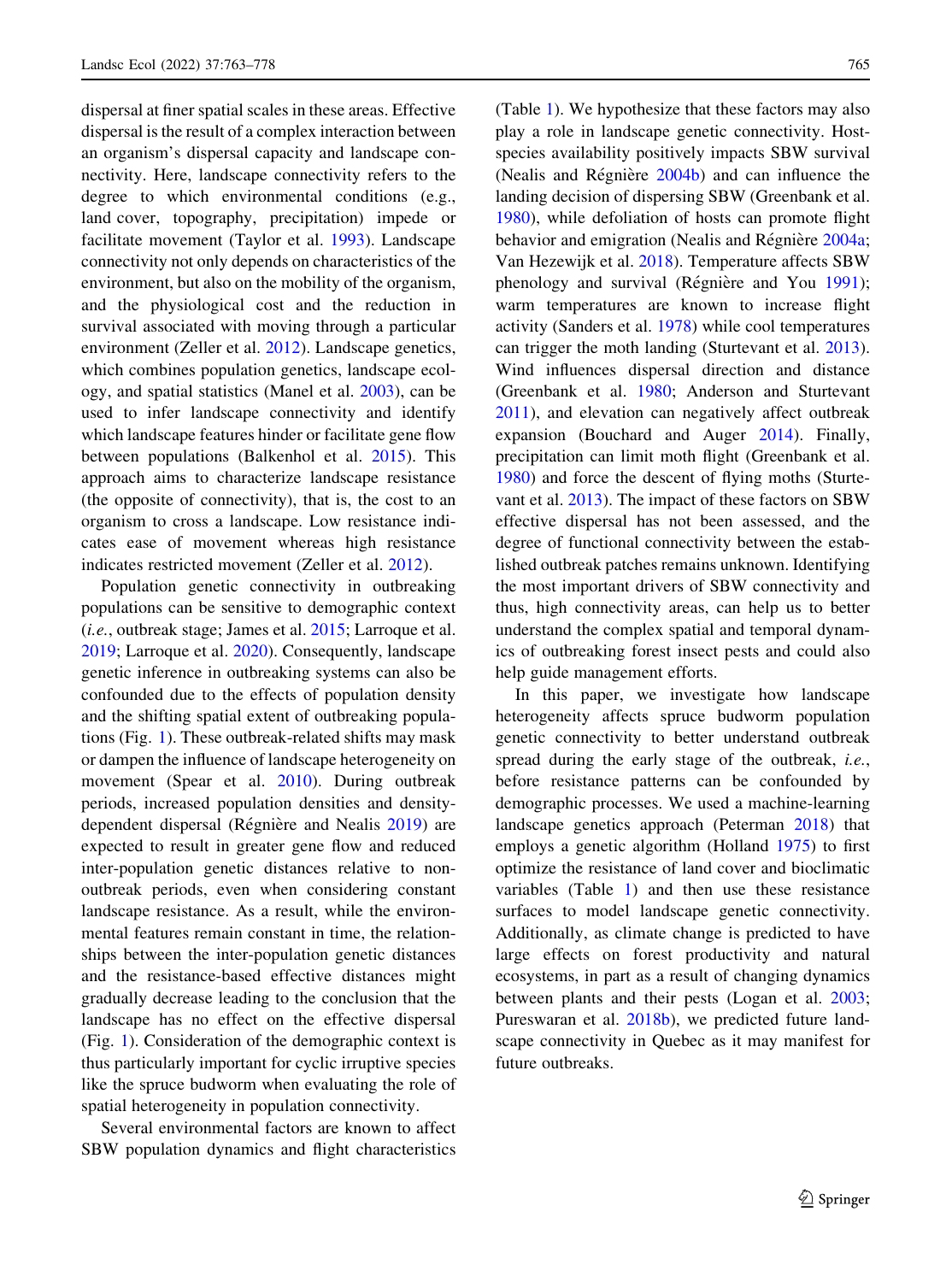<span id="page-3-0"></span>

Fig. 1 Illustration of the effect of the demographic context on landscape genetics inferences. Panel (a) illustrates three spatially distinct populations, and the landscape and the gene flow (*i.e.*, the genetic connectivity) among the populations at the beginning and at the peak of the outbreak. Panel (b) summarizes an example of the demographic context at the beginning and at the peak of the outbreak. Despite no change in the landscape

effect, the number of successful dispersing individuals increases because population densities increase. Panel (c) illustrates the landscape genetics inferences at the beginning and at the peak of the outbreak. Greater gene flow resulted in reduced interpopulation genetic distances that may mask the role of landscape resistance

|  |  | Table 1 Description of landscape variables used for building landscape resistance surfaces and the associated hypotheses |  |  |  |  |  |  |  |  |  |
|--|--|--------------------------------------------------------------------------------------------------------------------------|--|--|--|--|--|--|--|--|--|
|--|--|--------------------------------------------------------------------------------------------------------------------------|--|--|--|--|--|--|--|--|--|

| Environmental<br>variable | Description                                                         | Potential effect                                                           | Source               |
|---------------------------|---------------------------------------------------------------------|----------------------------------------------------------------------------|----------------------|
| Host cover                | Percentage of balsam fir $+$ white spruce<br>cover $(\%)$ per pixel | $(+)$ Preference for high-cover stands can increase<br>effective dispersal | NRCAN/<br><b>CFS</b> |
| Defoliation               | Severity of the SBW defoliation (3 levels)                          | $(+)$ Food-depleted areas can promote dispersal                            | <b>MFFP</b>          |
|                           |                                                                     | $(-)$ Food-depleted areas can decrease the larvae<br>survival              |                      |
| Wind speed                | Mean annual wind speed at 200 m a.s.l                               | $(+)$ High wind speed can promote dispersal                                | Global Wind<br>Atlas |
| Mean<br>precipitation     | Mean daily July precipitation (mm)                                  | $(+)$ High level of precipitation can increase larvae<br>survival          | NRCAN/<br><b>CFS</b> |
|                           |                                                                     | $(-)$ High level of precipitation can decrease<br>effective dispersal      |                      |
| Mean<br>temperature       | Mean daily July temperature $(^{\circ}C)$                           | $(+)$ Warm temperatures promote dispersal and<br>increase larvae survival  | NRCAN/<br><b>CFS</b> |
| Elevation                 | Digital elevation model (m)                                         | $(-)$ Relief could act as a barrier for wind-dispersed<br><b>SBW</b>       | R package<br>elevatr |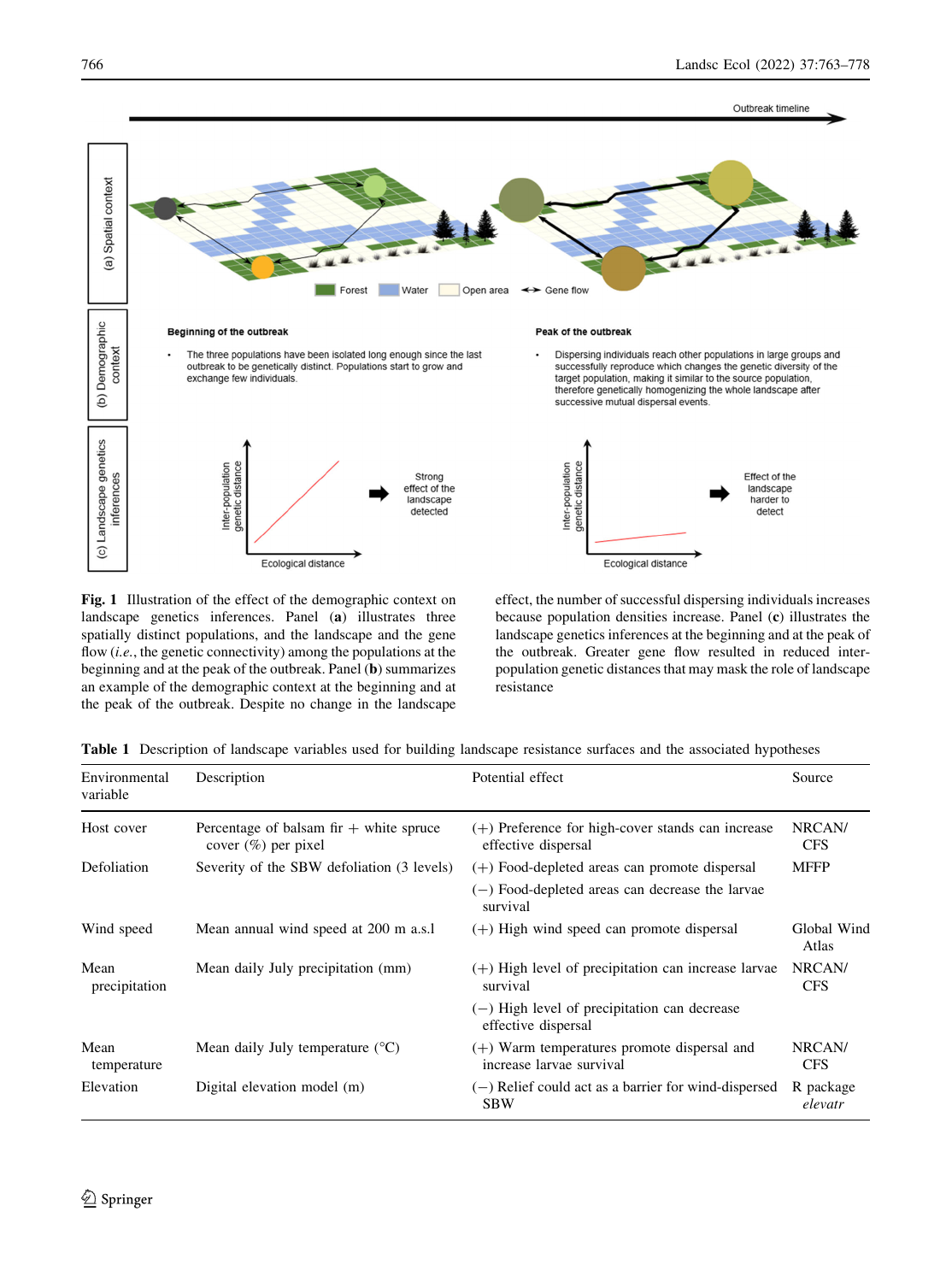# Materials and methods

#### Study area and genetic data

The study was conducted in the boreal and mixedboreal forest (Rowe [1972](#page-15-0)) in Quebec, Canada (Fig. 2), one of the areas most significantly affected by SBW outbreaks (Boulanger et al. [2012](#page-12-0)). At the time of the sampling (2012), 2.2 million ha had been affected in Quebec since the start of the outbreak in 2006 (MFFP [2020\)](#page-14-0).

We used the genetic dataset previously examined in Larroque et al. ([2019\)](#page-13-0) for the year 2012. Briefly, 502 late-instar (L6) spruce budworm larvae and pupae were collected from 24 locations in June 2012 (Fig. 2). DNA was extracted from reared moths using Qiagen DNA Blood and Tissue kits (Venlo, Limburg, NL), prepared for Genotyping-By-Sequencing (GBS, Elshire et al. [2011](#page-13-0)) using the methods described in Brunet et al. [\(2017](#page-12-0)) by the Institut de Biologie Intégrative et des Systèmes (IBIS) at Université Laval (Quebec City, QC), and sequenced with an Illumina HiSeq2000 (McGill University-Génome Québec Innovation Centre, Montreal, QC). Bioinformatic processing of reads was performed using the Fast-GBS pipeline (Torkamaneh et al. [2017](#page-15-0)) resulting in 447 individuals and 3562 neutral SNPs meeting our stringent selection criteria (detailed sequencing and filtering process information can be found in Supplementary material S1).

## Possible drivers of gene flow

We tested the significance of seven landscape features that we hypothesized could influence SBW movement and gene flow: elevation, wind speed, temperature, precipitation, host cover, and defoliation (Table [1](#page-3-0)). Elevation above sea level (a.s.l) in meters was extracted using the R package elevatr (Hollister and Shah [2017](#page-13-0)). The highest flying moths density during dispersal events is found around 200 m above ground level (Greenbank et al. [1980\)](#page-13-0), we thus extracted the raster of wind speed  $(m s<sup>-1</sup>)$  200 m above ground/ water level from the Global Wind Atlas (globalwindatlas.info) with a 5 km resolution. Mean July temperature  $(^{\circ}C)$  and total precipitation (mm) were extracted from 289 weather stations located in the study area from the Environment and Climate Change Canada's datasets of Natural Resources Canada (NRCAN, climate-change.canada.ca). Weather station temperature and precipitation values were then interpolated onto a regular grid of a 5 km resolution using the inverse distance weight method of the R package gstat (Pebesma [2004\)](#page-14-0). The raster layer of balsam fir (Abies balsamea (L.) Mill.) and white spruce (Picea glauca (Moench) Voss) cover (percentage of a pixel covered by the species) from 2011 was



Fig. 2 Spruce budworm distribution range, study area, sampling locations and spruce budworm defoliation areas in 2011. Sample sites are represented by points whose size is proportional to the site's sample size (n). Spruce budworm distribution

range. Adapted from Picq et al. ([2018\)](#page-14-0) is displayed in green, and defoliation areas observed the year of the sampling (2011) are represented in orange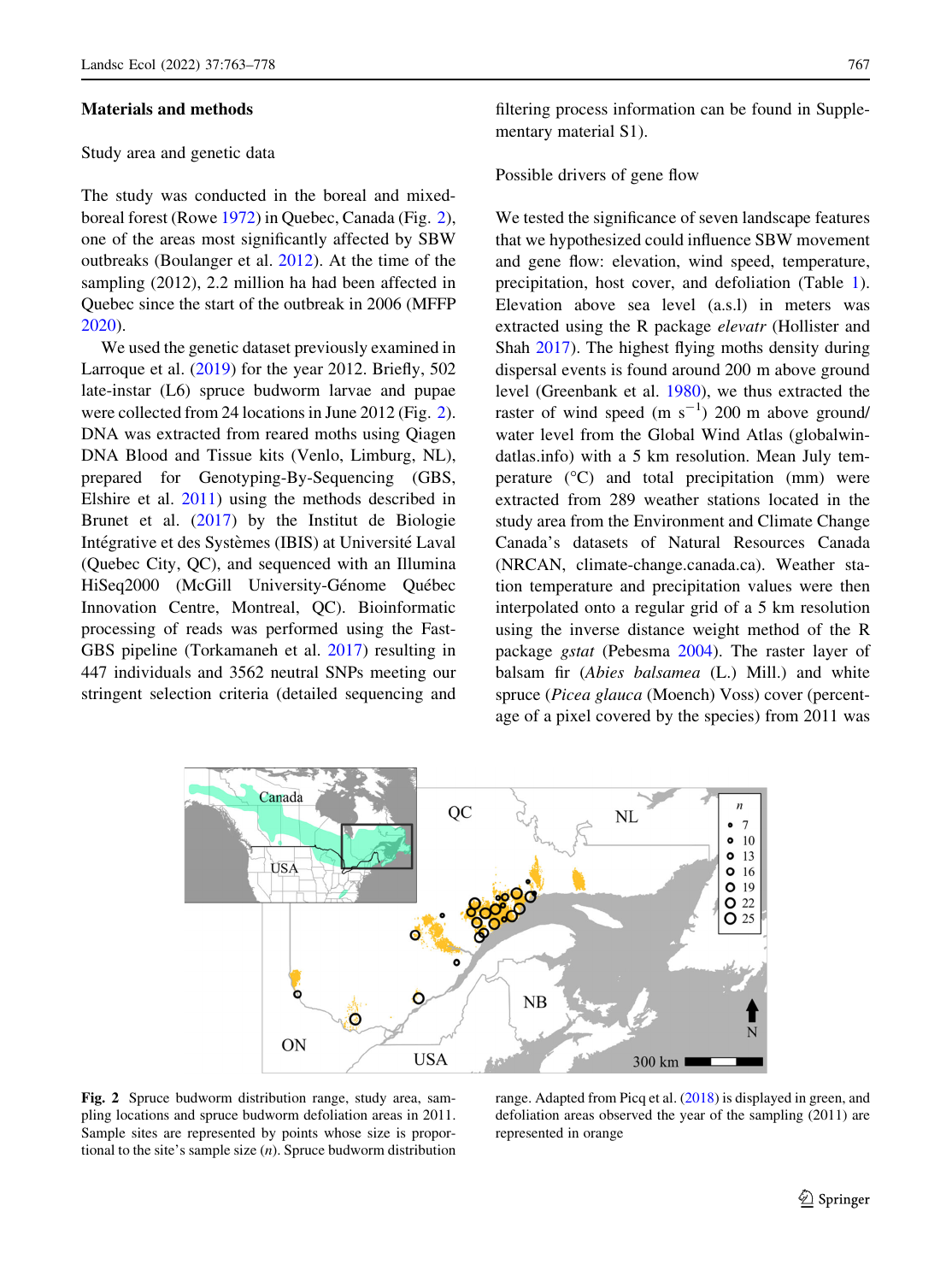extracted from Canada's National Forest Inventory (Beaudoin et al. [2018](#page-12-0)) at a spatial resolution of 250 m and then resampled onto a regular grid of a 5 km resolution using the R package raster (Hijmans [2014](#page-13-0)). Defoliation was extracted from the 2011 aerial forest survey of the MFFP and rasterized onto a regular grid of a 5 km resolution using the R package raster (Hijmans [2014](#page-13-0)). All predictors were represented as continuous raster layers (sensu ResistanceGA, a surface containing 15 or more unique values is considered as continuous, Peterman [2018](#page-14-0)) with a spatial resolution of  $5 \times 5$  km. The spatial extent of these data was determined using the minimum convex polygon encompassing all the sampling sites with an external buffer of 75 km.

Collinearity among explanatory variables can be a severe problem when a model is trained on data from one region or time and predicted to another (Dormann et al. [2013\)](#page-13-0). To reduce its negative effects, we filtered predictors based on each predictor's Variance Inflation Factor (VIF) applying a strict threshold of 2.5 (Dormann et al. [2013\)](#page-13-0). Variance inflation represents the correlation of each predictor with all others in a model and can be used to identify nonindependence among the explanatory variables (Neter et al. [1990](#page-14-0)). As the defoliation layer was the one with the highest VIF (VIF = 2.52, all others  $\lt$  1.5), we subtracted the percentage of defoliation from the host cover to build only one variable of the actual host cover from which defoliated patches at the time of genetic sampling have been removed.

## Landscape genetics analyses

Parameterizing resistance surfaces in landscape genetics is not trivial (Spear et al. [2010](#page-15-0); Zeller et al. [2012](#page-15-0)). We sought to optimally parameterize and select resistance surfaces using a genetic algorithm optimization approach as implemented in the ResistanceGA (Peterman [2018](#page-14-0)) R package. Genetic algorithms (Scrucca [2013](#page-15-0)) are an example of machine learning approach used to explore parameter space to find the combination of resistance surface values and transformations that maximize the statistical relationship between matrices of pairwise cost-distances and genetic distances. The algorithm optimizes single and composite surfaces without requiring a priori resistance values based on expert opinion or ecological characteristics of the species, thus, removing potential biases introduced by inadequate knowledge of the species-specific costs of dispersal. These surfaces are created by applying a transformation to each environmental variable that is hypothesized to influence genetic connectivity. Possible transformation functions included eight exponential-based functions, each of which is defined by two parameters, shape and maximum resistance.

Throughout the optimization process, genetic distances are regressed against resistance distances using maximum likelihood population effects (MLPE) mixed models (Clarke et al. [2002](#page-13-0)), implemented in lme4 (Bates et al. [2015\)](#page-12-0). MLPE mixed-effects models overcome the issue of nonindependence of pairwise distances by including a population covariance random-effects term that accounts for the non-independent error structure associated with pairwise distances (Clarke et al. [2002\)](#page-13-0). This method has been shown to be effective at quantifying relationships between distance matrices while controlling for nonindependence in such data (Shirk et al. [2017\)](#page-15-0). Potential resistance surfaces are evaluated based on their ability to model our pairwise genetic response matrix through their log-likelihood values. Resistance distances were calculated using random-walk commute distances using gdistance (van Etten [2017](#page-15-0)) in R. Genetic distances were represented as a matrix of pairwise Fst (Weir and Cockerham [1984](#page-15-0)) values computed using the StAMPP package (Pembleton et al. [2013](#page-14-0)), also in R. In addition to all of the resistance surfaces built from landscape features, we examined an intercept-only model (null model), as well as a simple geographical distance surface where the resistances of all cells are set to one (i.e., isolation-by-distance). In total, we compared 33 different resistance models (Supplementary material Table S2).

Following optimization of surfaces, the Akaike information criterion corrected for sample size (AICc) was used to select the top-ranked models (i.e.,  $\Delta AICc$  < 2) of genetic distance as a function of our set of candidate models, and their absolute performances were determined using marginal  $R<sup>2</sup><sub>m</sub>$  (fixed factors) and conditional  $R^2$ <sub>c</sub> (fixed and random factors). To assess how sensitive the relative support for each hypothesis is to outliers (sites), we conducted a bootstrap resampling analysis. A subset of 75% of the populations was randomly selected 1000 times, and each time, the MLPE mixed-effects models corresponding to each of the connectivity hypotheses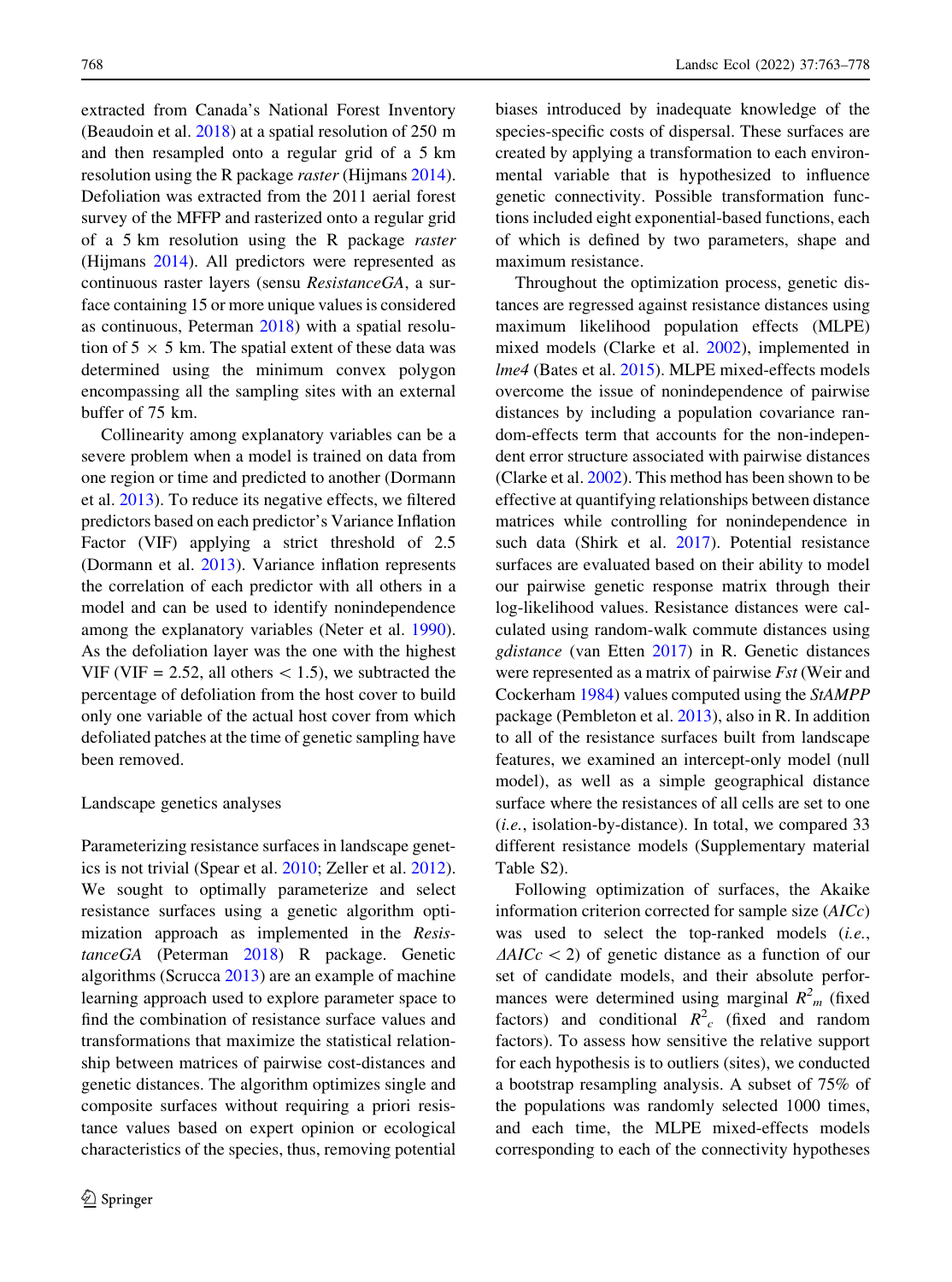were fit to this subset. AICc was calculated for each of the 1000 refitted models. The average rank and percentage of times that each model was found the best were used as the support level. Since the optimization algorithm is a stochastic process, we conducted ten replicate runs of the whole optimization to evaluate the consistency of parameter estimates and relative relationships among resistance surfaces.

# Functional connectivity

We mapped SBW functional connectivity using randomized shortest paths algorithm (RSP, Saerens et al. [2009](#page-15-0)). The RSP algorithm incorporates elements of both least-cost paths and circuit theory, and includes a tuning parameter  $\theta$  (0  $< \theta < 20$ ). When  $\theta$ is close to 0, the model is equivalent to the randomwalk commute distances and the circuit theory algorithm used by Circuitscape (McRae et al. [2008\)](#page-14-0). When  $\theta$  is close to 20, the model is equivalent to least-cost path models. Because our objective was to predict spruce budworm gene flow without prior knowledge of the landscape, we set  $\theta$  to 10<sup>-6</sup> to simulate a random-walk. Connectivity was then modelled using the RSP algorithm implemented in the *gdistance* (van Etten [2017\)](#page-15-0) R package.

We mapped SBW functional connectivity in Quebec between the north shore of the St. Lawrence river and the northern limit of the boreal forest ( $\sim$  52nd parallel, Saucier et al. [2003\)](#page-15-0), with an additional buffer of 100 km. We then gathered the transformation parameters of the top-ranked landscape models (i.e.,  $\Delta AICc$  < 2) of ten replicate runs, transformed the raw continuous selected surfaces into resistance surfaces using these parameters, and calculated the average resistance of each pixel to produce a map of average resistance. Following Koen et al. ([2014\)](#page-13-0), we regularly placed 50,000 nodes (i.e., source and destination sites for the RSP algorithm) within the 100 km buffer of the average resistance map and simulated the RSP passing between all pairs of nodes, summed the total number of passages in each cell, and then removed the buffer to eliminate any edge effects (Koen et al. [2010\)](#page-13-0). The resulting map illustrates the most likely paths of the spread of the outbreak, conceptually similar to the mapping of current flow in circuit theory (McRae et al. [2008\)](#page-14-0).

# Predicted functional connectivity

As identifying future areas of high connectivity is critical for large-scale early forest management strategies, we wanted to predict potential connectivity at the beginning of the next anticipated outbreak. To make such a forecast, we made the following assumptions: (1) the most important selected landscape variables and their resistance values will apply equally in the future. However, the role of natural selection on dispersal in response to landscape resistance and its effects on population connectivity over longer time scales remains uncertain (e.g., Lowe and McPeek [2014\)](#page-14-0); (2) because the current outbreak started in approximately 2006, and we know that SBW outbreaks have a periodicity of  $\sim$  35 years (Royama [1984\)](#page-15-0), we expect the next outbreak to commence at or around 2040. Therefore, we used the weather prediction of the high-emission scenario [Representative Concentration Pathway (RCP) 8.5] to predict the future climate conditions and associated SBW connectivity in the year 2040.

Given our model selection results (see ''Results'' section), we used host cover and precipitation level to predict future connectivity. Because the speed of migration of forest tree species is 10–100 times slower than that predicted for the shift in climatic niches (Natural Resources Canada [2016](#page-14-0)), we assume that tree host spatial distribution will remain constant for our forecast in 2040. We used the predicted precipitation of July 2040 (Natural Resources Canada, climatechange.canada.ca). We then followed the same procedure explained above: we used the transformation parameters of the top-ranked landscape models of the ten replicate runs, transformed the raw continuous surfaces to resistance surfaces using these parameters and calculated the average resistance of each pixel. We then simulated the *RSP* passing between all pairs of the 50,000 nodes and summed the total number of passages in each cell. The resulting map illustrates potential paths of the spread of the next outbreak in 2040.

# Results

Final models selected from our optimization and model selection procedure were consistent over the ten replicate runs: the precipitation model was selected in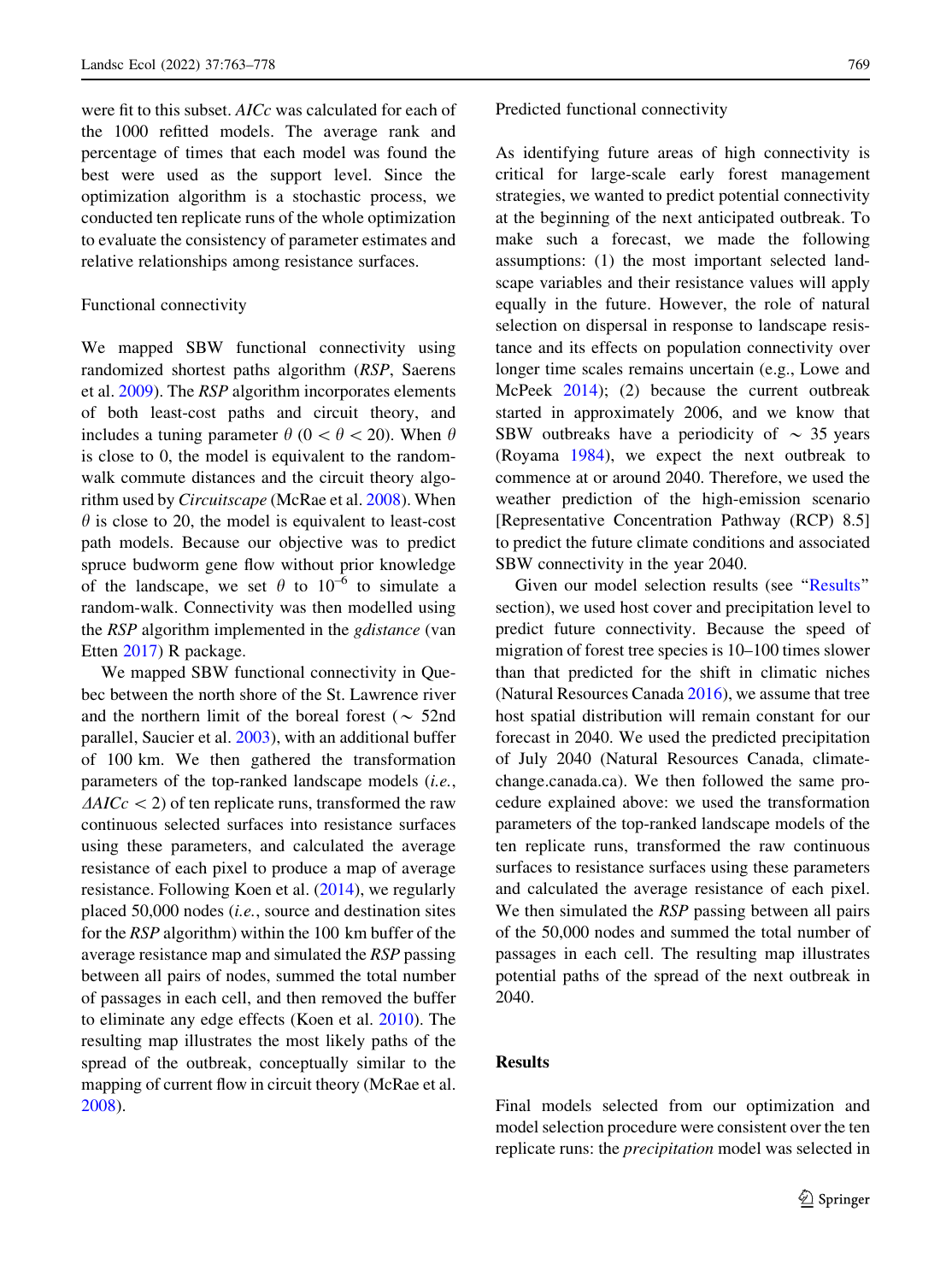the top-ranked models (*i.e.*,  $\Delta AICc$  < 2) in nine replications, and the *precipitation*  $+$  *host cover* in three replications (Table 2). When the composite surfaces *precipitation*  $+$  *host cover* was selected, precipitation and host cover costs contributed 31%  $(\pm 2)$  and 69%  $(\pm 2)$ , respectively, to the total cost of traveling through a cell.

Over the ten replicate runs, both models were consistently ranked highly: rank =  $1.11 \pm 0.33$  and  $1.33 \pm 0.58$ , respectively. Models using *precipitation* and *precipitation*  $+$  *host cover* as predictors achieved a marginal  $R_{m}^{2}$  of  $0.42 \pm 0.02$  and  $0.51 \pm 0.02$ (conditional  $R^2$ <sub>c</sub> = 0.75  $\pm$  0.01 for both models), demonstrating good performance. Neither the null model (averaged  $\triangle AICc = 8.06 \pm 1.27$ ) nor the isolation-by-distance model (averaged  $\Delta AICc = 4.08 \pm 1.08$ 1.27) were selected.

Even if the maximum resistance selected by the genetic algorithm for the top-ranked models, i.e., for the *precipitation* and *host cover* layers varied (Fig. [3](#page-8-0)), the transformation functions selected were consistent over the replicate runs. The algorithm identified a fast decrease in the cost of movement with increasing precipitation levels with a minimum between 25 and 75 mm (Fig. [3a](#page-8-0)). A unimodal transformation with a maximum cost at a cover value of 45% was fitted for the host cover surface. From 0 to 20%, the resistance is minimal. Then above 20%, the resistance increases to reach its maximum value for a host cover of 45%. Finally, above 45%, the resistance declines steeply until it reaches its minimum level (Fig. [3b](#page-8-0)). The low resistance for cover  $> 45\%$  might be an artifact of the optimization due to the very low availability ( $\sim 0.12\%$ ) of such high cover in the study area.

The current map illustrating the present functional connectivity in Quebec showed one large high connectivity area (Fig. [4](#page-9-0)a) surrounded by two lowconnectivity areas to the East and West. By keeping only the highest 50% connectivity values, we found that the western part of Quebec could potentially act as a barrier with Ontario (Fig. [4a](#page-9-0)). In contrast, in the eastern part of Quebec, multiple high connectivity patches could act as stepping-stones, facilitating dispersal (Fig. [4a](#page-9-0)).

Predicted connectivity for 2040 (Fig. [4](#page-9-0)b) showed a region of high connectivity that included two thirds of Quebec and is connected to the border with Ontario. In contrast, the eastern part of Quebec is disconnected and did not show any high connectivity areas (Fig. [4](#page-9-0)b). Future connectivity is expected to increase in the western part of Quebec and decrease in the eastern part relative to the present predicted connectivity (Fig.  $5$ ).

## **Discussion**

Landscape determinants of population connectivity

As expected, forest composition, specifically the percentage of cover of white spruce and balsam fir affects SBW dispersal, with the lowest cover showing the lowest resistance. Host cover likely does not affect dispersal directly. Rather, the abundance and quality of hosts affect local population densities which can increase outbound propagule pressure, as well as the decision to disperse (Dwyer and Morris [2006](#page-13-0)); low resource quality and availability have been shown to encourage dispersal in Lepidopterans (Rhainds et al. [2002\)](#page-14-0). Morris and Mott ([1963\)](#page-14-0) showed that SBW dispersal is density-dependent such that dispersal rates increase with increased defoliation as the trees became less attractive as oviposition-sites and because of food

Table 2 Averaged values of the top-ranked landscape models for the ten replications

|                              |                         | AICc                | $R_{m}^2$       | $R^2$           | Bootstrap $\%$   | Rank            |
|------------------------------|-------------------------|---------------------|-----------------|-----------------|------------------|-----------------|
| Precipitation                |                         | $-2603.97 \pm 1.52$ | $0.42 \pm 0.02$ | $0.75 \pm 0.01$ | $57.13 \pm 5.99$ | $1.11 \pm 0.33$ |
| $Precipitation + host cover$ | $\overline{\mathbf{3}}$ | $-2602.68 \pm 0.32$ | $0.51 \pm 0.02$ | $0.75 \pm 0.01$ | $40.1 \pm 25.46$ | $1.33 \pm 0.58$ |

In the table,  $n$  is the number of times each surface has been selected as the top-ranked model;  $AICc$  is the  $AIC$  value of the model corrected for the number of parameters optimized and the sample size;  $R^2$ <sup>2</sup> and  $R^2$ <sub>c</sub> are the marginal and the conditional  $R^2$ ; ''Bootstrap %'' is the average frequency of the model reaching the top rank during the bootstrap procedure, ''Rank'' is the average rank achieved by the model during the bootstrap procedure. The precipitation model has been selected 9 times and the  $precription + host cover model 3 times$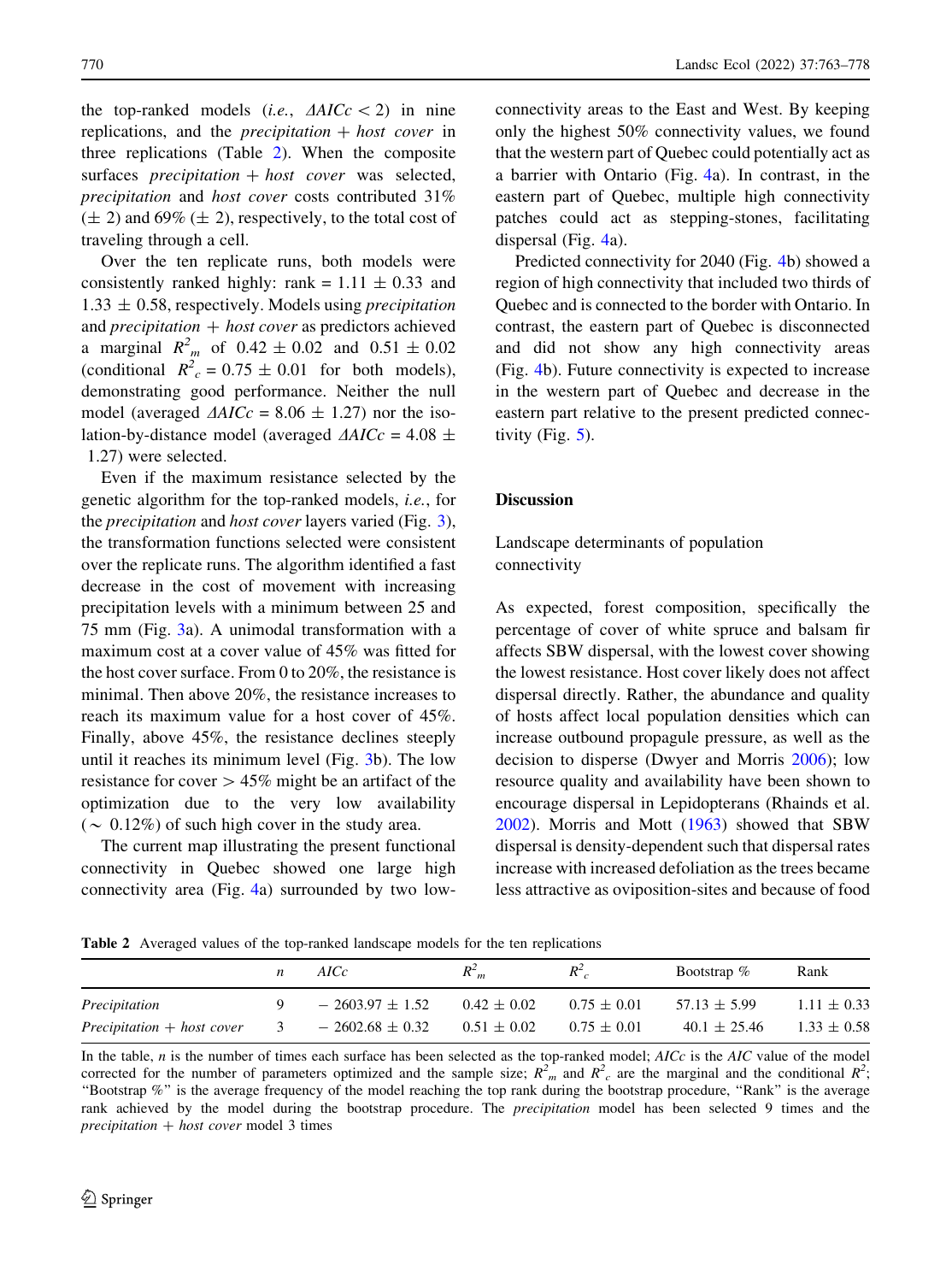<span id="page-8-0"></span>

Fig. 3 Surface optimization results for the two environmental variables selected in the top-ranked landscape models (i.e.,  $\Delta AICc$  < 2) of the ten replicated runs: **a** precipitation (inverse

depletion in increased competition (Régnière and Nealis [2007;](#page-14-0) Van Hezewijk et al. [2018](#page-15-0)). In addition to food shortage, crowding is another proximate cause of pest insect dispersal because of its negative effect on insect fitness (Mazzi and Dorn [2012\)](#page-14-0). Previous work has also shown that SBW moths tend to emigrate from high-density populations (Greenbank [1963](#page-13-0); Régnière and Nealis [2019\)](#page-14-0). SBW dispersal might thus be promoted by low host cover as SBW individuals seek to escape low food resources and high population densities during outbreaks. In contrast, areas with high levels of host cover can act as demographic sinks as the good conditions might dissuade individuals from leaving. However, it should be noted that host cover was always associated with precipitation, which also seems to play an important role in determining SBW connectivity.

Precipitation was selected in all the top-ranked models across the ten replicated runs with the same transformation consistently identified (Fig. 3a). Low

monomolecular transformation,  $n = 9$ ), and **b** host cover (Reverse Ricker transformation,  $n = 3$ )

levels of precipitation, i.e., under a 25–75 mm threshold, were found to strongly decrease connectivity, whereas areas with greater precipitation showed no resistance at all. Precipitation can act both on dispersal movement, and the probability of success of the settlement phase through survival. The mechanism underlying the relationship between precipitation and dispersal per se is not clear. Dickison et al. ([1986\)](#page-13-0) showed that dispersal activity was greater on nights of widespread and heavy rain, and Greenbank et al. [\(1980](#page-13-0)) showed that SBW can fly through light or moderate rain but heavy rain limits take-offs. However, Sturtevant et al. [\(2013](#page-15-0)) showed that above an unknown threshold, precipitation may cause forced descent and affect landing success, decreasing the frequency of long-dispersal events. The link between precipitation and SBW survival is clearer, while Moise et al. [\(2019](#page-14-0)) showed that precipitation level seems to have a limited effect on SBW performance, increasing precipitation had positive effects on tree growth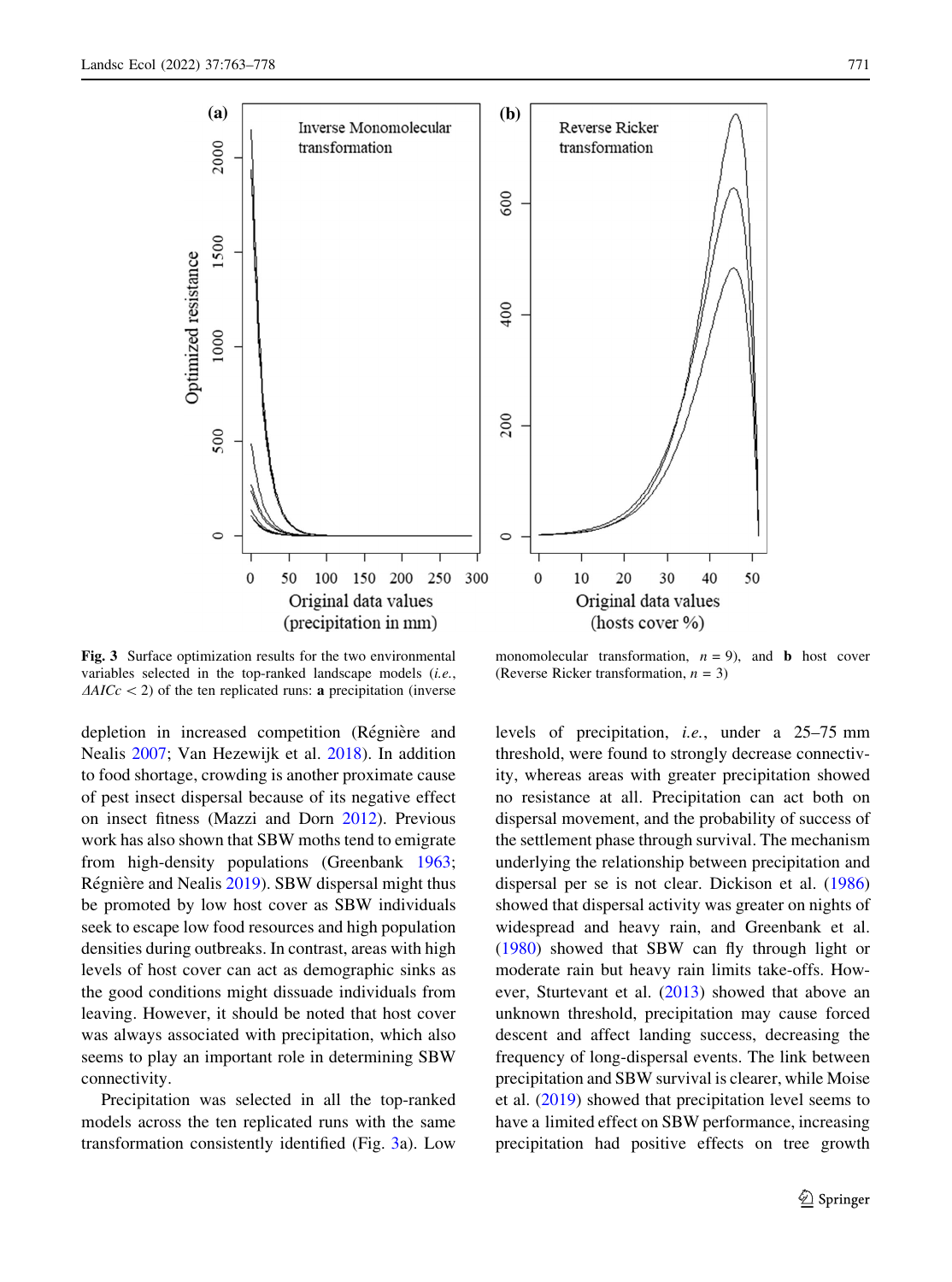<span id="page-9-0"></span>

Fig. 4 SBW genetic connectivity illustration. a Randomized shortest paths (RSP) predictions of SBW dispersal in Quebec based on the averaged top-ranked landscape models of the ten replications. Color gradient is based on cumulative values of RSPs for 50,000 pairs of origin–destination nodes, representing the number of passages for each grid cell. Dashed contour lines

during SBW outbreaks (Fierravanti et al. [2015](#page-13-0)), potentially increasing early instar larval survival (Pureswaran et al. [2018b\)](#page-14-0). This effect has been confirmed by a meta-analysis, Koricheva et al. [\(1998](#page-13-0)) showed that the water stress effect was insect feeding guild-dependent, and that chewing insects generally underwent performance reduction on stressed slow-growing plants compared to stressed fast growers. Precipitation levels  $> 75$  mm might thus favor SBW survival and long-term connectivity in Quebec.

We did not find any effect of elevation or temperature. With a maximum elevation of 950 m a.s.l and less than 16% above 500 m a.s.l, the topography may

indicate connectivity corridors based on the RSP map by keeping only the 50% maximum connectivity values. b Future RSP predictions of the 2040 SBW dispersal. Dashed contour lines indicate future connectivity corridors based on the RSP map by keeping only the 50% maximum 2040 connectivity values

not constitute an impassable barrier for the SBW which is able to fly at altitude exceeding 1000 m (Sturtevant et al. [2013](#page-15-0)), and that could explain why we did not find any elevation effect on the genetic structure. With an averaged  $\triangle AICc = 6.21 \pm 1.29$ , the absence of an effect of temperature is more surprising. Several studies have shown that temperature is important to SBW phenology (Régnière and You [1991\)](#page-14-0), flight activity (Sanders et al. [1978](#page-15-0); Greenbank et al. [1980\)](#page-13-0), flight altitude (Régnière et al. [2019\)](#page-14-0), and survival through the phenological synchrony with its hosts (Pureswaran et al. [2018a](#page-14-0)). However, our spatial information on temperature showed a low degree of variability (mean July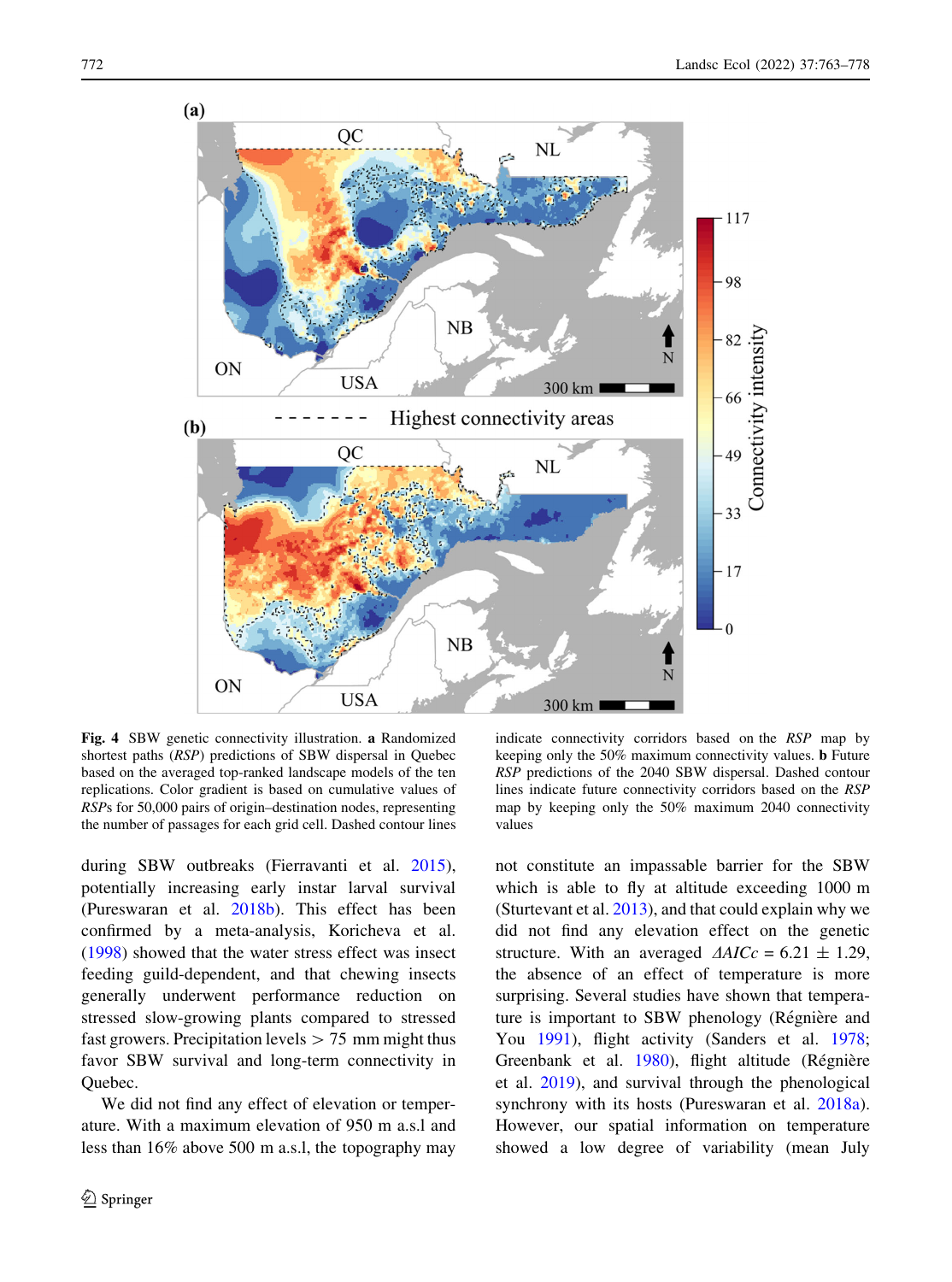<span id="page-10-0"></span>

Fig. 5 Changes in SBW genetic connectivity. Difference between the future 2040 predicted connectivity and the present predicted connectivity. Green colors indicate a decrease in connectivity while brown colors indicate an increase in connectivity

temperature =  $17.63 \pm 1.96$  °C) over the study area. When an environmental feature shows little spatial variation, a landscape genetics approach may fail to identify such a feature as the one driving connectivity (Short Bull et al. [2011](#page-15-0); Cushman et al. [2013\)](#page-13-0), even if it is relevant over larger spatial scales. Thus, temperature may be an important factor for population connectivity, but at a much larger spatial scale than the scale we examined here.

Even if the SBW is a strong flyer able to fly upwards of 50 km to exhaustion without wind assistance (Sturtevant et al. [2013](#page-15-0)), it has been shown that as for most forest pests, wind has a strong influence of SBW long distance dispersal (up to 450 km, Greenbank et al. [1980\)](#page-13-0). However, we found no evidence for an effect of wind speed effect in our model selection. With an averaged  $\Delta AICc = 6.28 \pm 1.27$  over the 10 replicated runs, the effect of wind speed seems negligible in comparison to the effect of precipitation. But, by considering only wind speed, we assumed isotropic resistance to movement, i.e., the resistance between two sites is the same regardless of the direction being travelled. However, for wind-assisted species, dispersal can be highly directional and this asymmetric process can play a significant role in shaping spatial genetic structure (Holderegger and Gugerli [2012](#page-13-0)). While it is technically feasible and biologically pertinent to compute asymmetric effective distances (e.g., Wang [2020\)](#page-15-0) and asymmetric gene flow estimates (e.g., Sundqvist et al. [2016](#page-15-0)), to our knowledge, no effective and well-tested tools exist to make such comparisons. We identify the development of methods allowing to consider both asymmetric dispersal rate and cost as a key area for the future development of landscape genetics.

# Present and future connectivity

Using our connectivity model, we found that while two parts of Quebec showed a very low connectivity, overall, there seem to be few constraints to SBW movement at the scale of the province of Quebec. It is too late to stop the progression of the present outbreak in Quebec, the defoliation has grown by 40% between 2019 and 2020 (MFFP [2020\)](#page-14-0). However, our model could be used to forecast connectivity between affected and unaffected stands and to prioritize wellconnected, but not yet attacked, stands for monitoring,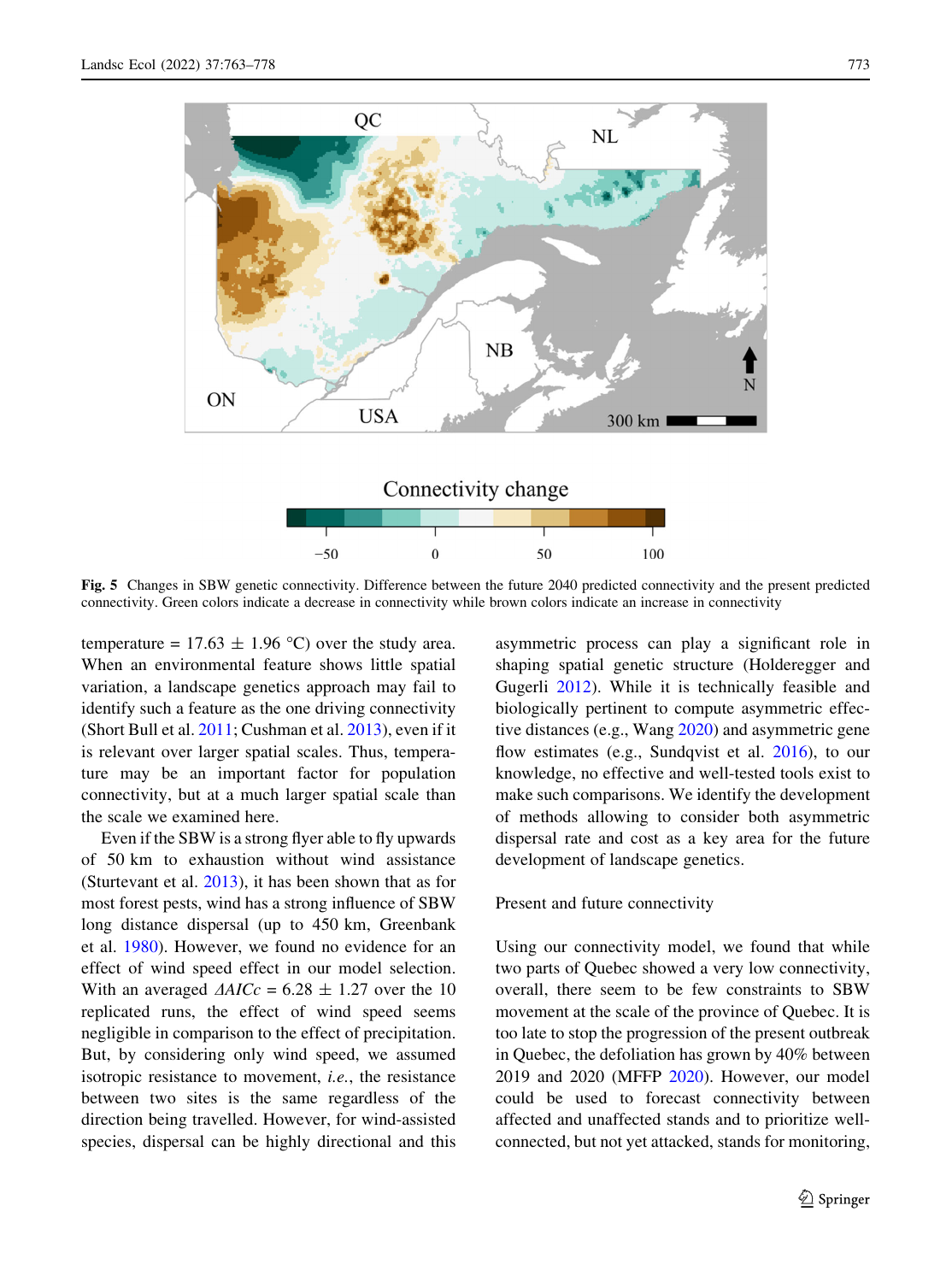and potential pre-emptive treatment such as spraying or harvest. Additionally, it will be interesting to validate our connectivity map with field observations of the flying events of SBW. This approach has been used for large species such as the puma (Puma concolor, Zeller et al. [2018\)](#page-15-0) but could be challenging especially for flying insects (Osborne et al. [2002](#page-14-0)). However, spruce budworm monitoring is currently undertaken using pheromone-baited moth traps (Carleton et al. [2020](#page-13-0)) and L2 collection from branch samples (Johns et al. [2019\)](#page-13-0), and tracking dispersing flying moths has been made possible using weather surveillance radar (e.g., Boulanger et al. [2017](#page-12-0)). Quantifying the proportion of mass dispersal events occurring in and out of the high connectivity areas could help to improve connectivity estimations.

Our model predictions suggest that while connectivity is generally high over much of Quebec, it may increase significantly by the next outbreak ( $\sim 2040$ ). During the twentieth century, the range of the SBW has moved northward (Navarro et al. [2018](#page-14-0)). With climate change, the northern boreal forest could become more vulnerable to outbreaks as a result of a better phenological synchrony with the SBW secondary host, the black spruce (Pureswaran et al. [2018a](#page-14-0)), which is expected to increase the frequency and severity of future outbreaks (Navarro et al. [2018](#page-14-0)). Our analyses also suggest that future northward outbreak spread might be facilitated by increased precipitation, which may further increase SBW functional connectivity. Only the most eastern part of Quebec is expected to see a reduction in connectivity, which may reduce the risk of spread to other eastern provinces. However, spatial climate modeling is an ongoing task (McKenney et al. [2011](#page-14-0)), as source datasets change in coverage and quality and as new applications and methods evolve, these predictions might change.

# Conclusion

Despite its importance to outbreak dynamics, the role of landscape heterogeneity in shaping spruce budworm connectivity has not been previously examined. We found that a combination of precipitation and host cover constitute the best predictor of SBW genetic connectivity in Quebec in the current outbreak. Although we did not identify any discrete barriers to dispersal, some low connectivity areas might constrain the dispersal in some areas, in the current and future outbreaks, that should in turn be intensively monitored and be the location of management measures such as the Early Intervention Strategy (Johns et al. [2019](#page-13-0); MacLean et al. [2019](#page-14-0)).

Consideration of the demographic context is particularly important for cyclic irruptive species when evaluating the role of spatial heterogeneity in population connectivity using landscape genetics (Fig. [1](#page-3-0)). Spatial patterns of genetic diversity are the result of multiple factors that interact through space and time, and the ability to distinguish their relative contribution will vary depending on the characteristics of the species being studied. For example, landscape genetics approaches may be sensitive to species-specific factors such as effective population size, dispersal capacity, and landscape heterogeneity. We are confident in our results as we sampled early in the outbreak before the decline in spatial genetic structure through time (Larroque et al. [2019](#page-13-0)), *i.e.*, before the effect of the landscape has been blurred by mass dispersal events. Further exploration of the temporal dynamics of spatial genetic structure during population outbreaks under different contexts remains a promising avenue for future research. Simulation-based approaches using spatially explicit demo-genetic models (e.g., Nemo, Guillaume and Rougemont [2006](#page-13-0)) hold great promise to isolate and quantify the relative effects of these different factors on the development of spatial genetic structure.

Despite being the area the most susceptible to SBW outbreaks (Blais [1983\)](#page-12-0), the spatial extent of our study (Quebec) represents only a portion of the SBW's continental range. However, connectivity is a scaledependent process, and estimates through landscape genetic analyses are sensitive to the spatial scale of measurement and analysis (Anderson et al. [2010](#page-12-0); Cushman and Landguth [2010\)](#page-13-0). Over the full SBW range, Lumley et al. [\(2020](#page-14-0)) identified three spatial genetic clusters: Western (Alaska, Yukon), Central (southeast Yukon to Manitoba), and Eastern (Ontario to Atlantic) clusters. These three geographical areas display different key environmental and structural landscape elements such as mountain ranges between the Western and Central subpopulations, host distribution differences (e.g., the balsam fir distribution does not extend up to the full range of spruce budworm), or lower temperature in western Canada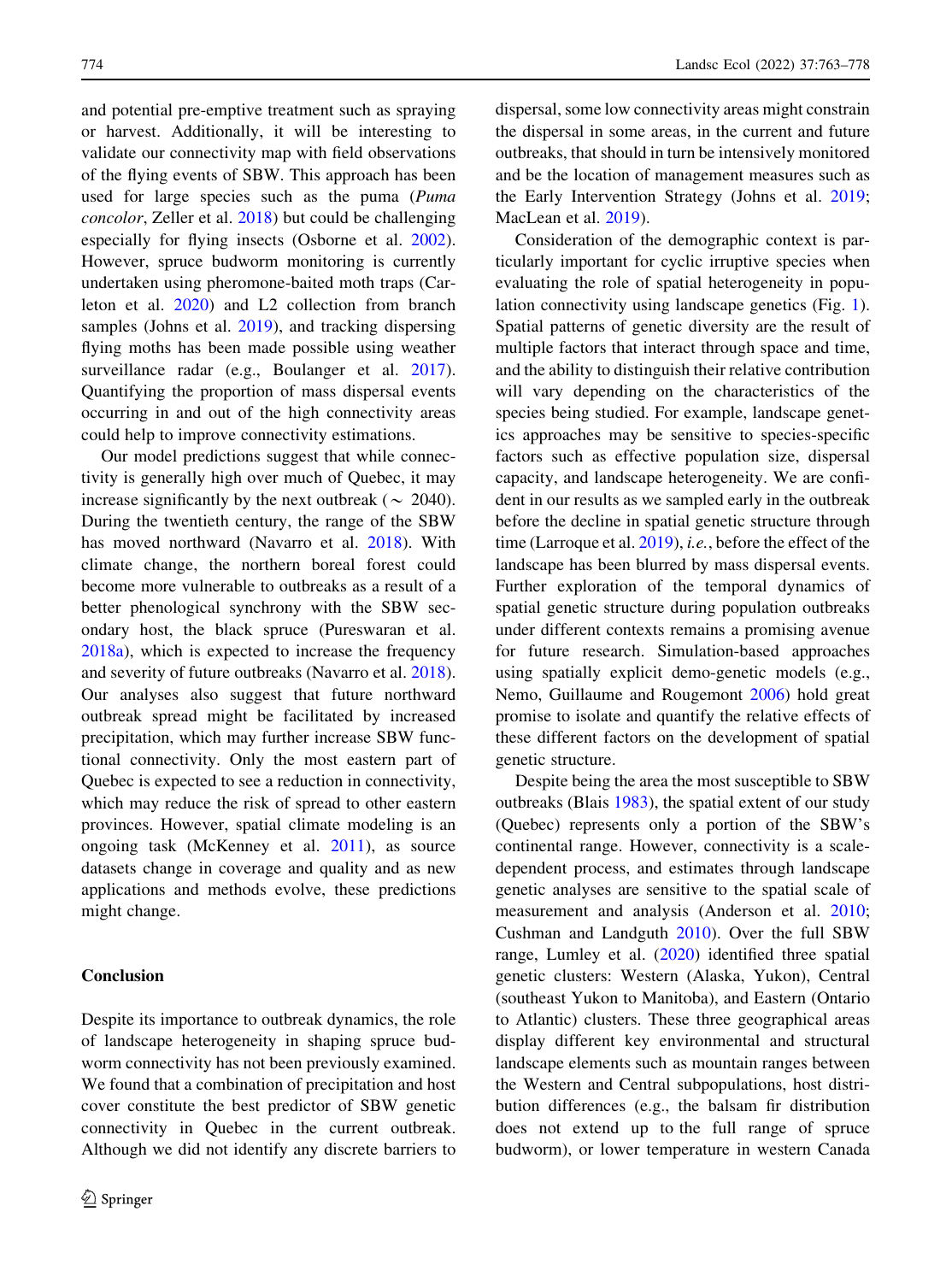<span id="page-12-0"></span>that could decrease overwintering survival. SBW dispersal is therefore likely to be impacted by variables different from those identified in Quebec and these clusters with different latitudes might also react differently to global change (Pureswaran et al. [2018b;](#page-14-0) Lehmann et al. [2020](#page-14-0)). Analysis of connectivity in multiple landscapes would provide more robust results for management applications across geographic regions (Short Bull et al. [2011](#page-15-0); Larroque et al. [2016\)](#page-13-0). Replication of our approach to other distinct regions within the SBW geographic range would further improve our understanding of these complex relationships between dispersal, landscape structure, and outbreak dynamics.

Acknowledgements We thank Olivier Pontbriand-Paré and the many other student volunteers who helped with field work. We thank Louis Morneau and the Ministère des Forêts, de la Faune et des Parcs for collecting branch samples from several localities and to Esther Pouliot for her assistance in rearing larvae. We also acknowledge the assistance of Julie Marleau and Mathieu Neau for DNA extractions. We thank William Peterman for his advice regarding the use of ResistanceGA. This work was performed using computing facilities of Compute Canada ([www.computecanada.ca\)](http://www.computecanada.ca). Financial support was provided through an NSERC Discovery Grant to PMAJ and the Spruce Budworm Early Intervention Strategy Project supported by Natural Resources Canada.

Author contributions PMAJ conceptualized and designed the research, and secured funding. JL conceptualized and designed the research, conducted data analyses and interpreted the results. JL wrote the paper with the help of all co-authors.

Funding Open Access funding enabled and organized by Projekt DEAL. This study was supported by an NSERC Discovery Grant to PMAJ.

Data availability One Genalex file representing the filtered SNPs data set used for analyses and the reference genome version used in this manuscript are available at the Dryad Digital Repository: <https://doi.org/10.5061/dryad.1vr6g3f>.

Code availability Not applicable.

## **Declarations**

Conflict of interest The authors declare that they have no competing interest.

Ethical approval Not applicable.

Consent to participate Not applicable.

Consent for publication Not applicable.

Open Access This article is licensed under a Creative Commons Attribution 4.0 International License, which permits use, sharing, adaptation, distribution and reproduction in any medium or format, as long as you give appropriate credit to the original author(s) and the source, provide a link to the Creative Commons licence, and indicate if changes were made. The images or other third party material in this article are included in the article's Creative Commons licence, unless indicated otherwise in a credit line to the material. If material is not included in the article's Creative Commons licence and your intended use is not permitted by statutory regulation or exceeds the permitted use, you will need to obtain permission directly from the copyright holder. To view a copy of this licence, visit <http://creativecommons.org/licenses/by/4.0/>.

### References

- Anderson DP, Sturtevant BR (2011) Pattern analysis of eastern spruce budworm Choristoneura fumiferana dispersal. Ecography 34(3):488–497
- Anderson CD, Epperson BK, Fortin M-J, Holderegger R, James PM, Rosenberg MS, Scribner KT, Spear S (2010) Considering spatial and temporal scale in landscape-genetic studies of gene flow. Mol Ecol 19(17):3565–3575
- Baguette M, Blanchet S, Legrand D, Stevens VM, Turlure C (2013) Individual dispersal, landscape connectivity and ecological networks. Biol Rev 88(2):310–326
- Balkenhol N, Cushman SA, Storfer A, Waits LP (2015) Landscape genetics—concepts, methods, applications. Wiley, New York
- Bates D, Machler M, Bolker BM, Walker SC (2015) Fitting linear mixed-effects models using lme4. J Stat Softw  $67(1):1-48$
- Beaudoin A, Bernier PY, Villemaire P, Guindon L, Guo XJ (2018) Tracking forest attributes across Canada between 2001 and 2011 using a  $k$  nearest neighbors mapping approach applied to MODIS imagery. Can J for Res 48(1):85–93
- Blais JR (1983) Trends in the frequency, extent, and severity of spruce budworm outbreaks in eastern Canada. Can J for Res 13(4):539–547
- Bouchard M, Auger I (2014) Influence of environmental factors and spatio-temporal covariates during the initial development of a spruce budworm outbreak. Landsc Ecol 29(1):111–126
- Boulanger Y, Arseneault D, Morin H, Jardon Y, Bertrand P, Dagneau C (2012) Dendrochronological reconstruction of spruce budworm (Choristoneura fumiferana) outbreaks in southern Quebec for the last 400 years. Can J for Res 42(7):1264–1276
- Boulanger Y, Fabry F, Kilambi A, Pureswaran DS, Sturtevant BR, Saint-Amant R (2017) The use of weather surveillance radar and high-resolution three dimensional weather data to monitor a spruce budworm mass exodus flight. Agric for Meteorol 234:127–135
- Brunet BMT, Blackburn GS, Muirhead K, Lumley LM, Boyle B, Levesque RC, Cusson M, Sperling FA (2017) Two's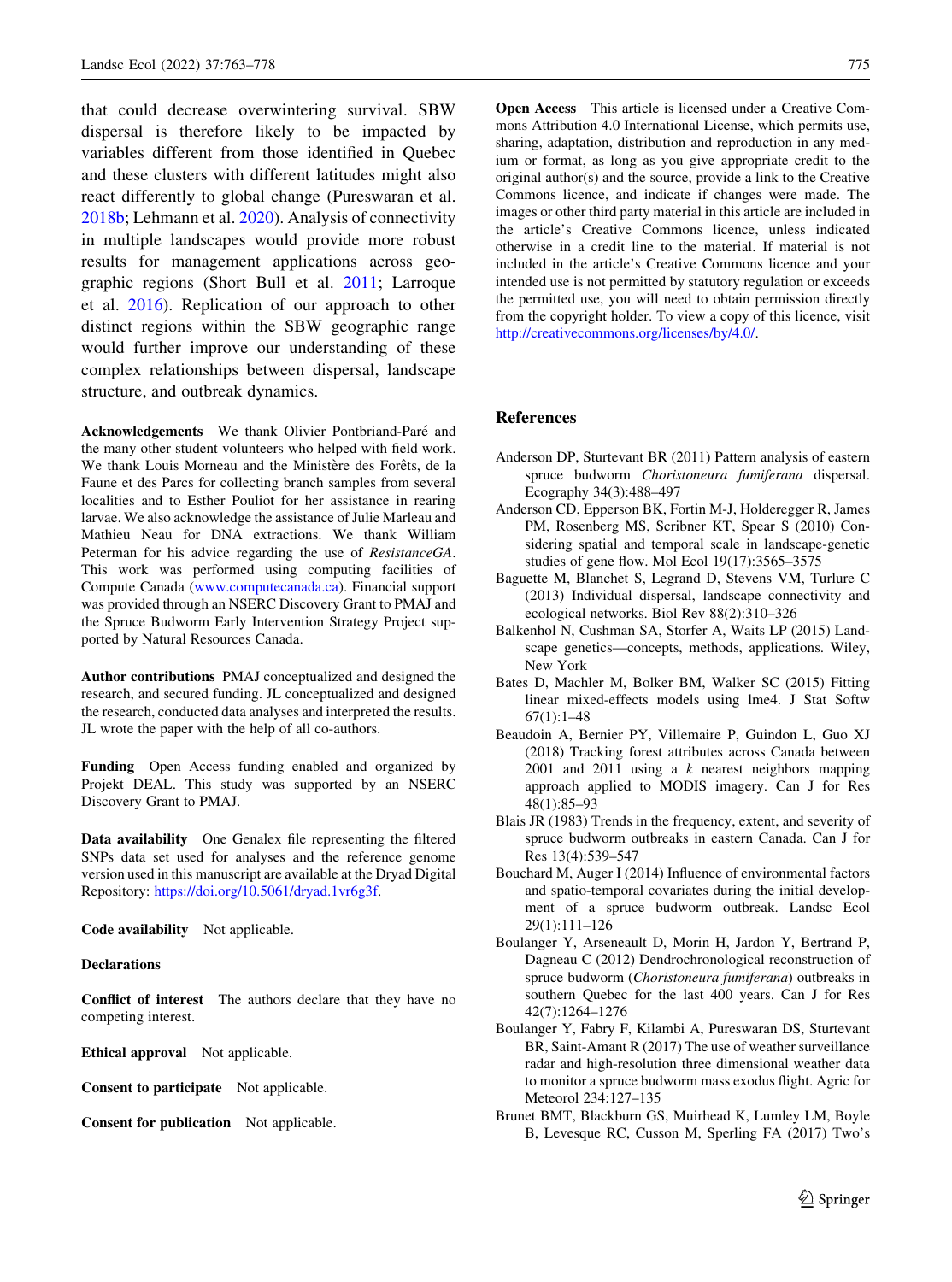<span id="page-13-0"></span>company, three's a crowd: new insights on spruce budworm species boundaries using genotyping-by-sequencing in an integrative species assessment (Lepidoptera: Tortricidae). Syst Entomol 42(2):317–328

- Carleton RD, Owens E, Blaquière H, Bourassa S, Bowden JJ, Candau JN, DeMerchant I, Edwards S, Heustis A, James PM, Kanoti AM (2020) Tracking insect outbreaks: a case study of community-assisted moth monitoring using sex pheromone traps. FACETS 5(1):91–104
- Chang WY, Lantz VA, Hennigar CR, MacLean DA (2012) Economic impacts of forest pests: a case study of spruce budworm outbreaks and control in New Brunswick, Canada. Can J for Res 42(3):490–505
- Clarke R, Rothery P, Raybould A (2002) Confidence limits for regression relationships between distance matrices: estimating gene flow with distance. J Agric Biol Environ Stat 7(3):361–372
- Cooke BJ, Nealis VG, Régnière J (2007) 15—Insect defoliators as periodic disturbances in northern forest ecosystems. In: Johnson EA, Miyanishi K (eds) Plant disturbance ecology. Academic Press, Burlington, pp 487–525
- Cushman SA, Landguth EL (2010) Scale dependent inference in landscape genetics. Landsc Ecol 25(6):967–979
- Cushman S, Shirk A, Landguth E (2013) Landscape genetics and limiting factors. Conserv Genet 14(2):263–274
- Dickison RBB, Haggis MJ, Rainey RC, Burns LMD (1986) Spruce budworm moth flight and storms, further studies using aircraft and radar. J Clim Appl Meteorol 25(11):1600–1608
- Dormann CF, Elith J, Bacher S, Buchmann C, Carl G, Carré G, Marquéz JR, Gruber B, Lafourcade B, Leitão PJ, Münkemüller T (2013) Collinearity: a review of methods to deal with it and a simulation study evaluating their performance. Ecography  $36(1)$ :27–46
- Dwyer G, Morris WF (2006) Resource-dependent dispersal and the speed of biological invasions. Am Nat 167(2):165–176
- Elshire RJ, Glaubitz JC, Sun Q, Poland JA, Kawamoto K, Buckler ES, Mitchell SE (2011) A robust, simple genotyping-by-sequencing (GBS) approach for high diversity species. PLoS ONE 6(5):e19379
- Fierravanti A, Cocozza C, Palombo C, Rossi S, Deslauriers A, Tognetti R (2015) Environmental-mediated relationships between tree growth of black spruce and abundance of spruce budworm along a latitudinal transect in Quebec, Canada. Agric for Meteorol 213:53–63
- Fuentealba A, Dupont A, Hébert C, Berthiaume R, Quezada-García R, Bauce É (2019) Comparing the efficacy of various aerial spraying scenarios using Bacillus thuringiensis to protect trees from spruce budworm defoliation. For Ecol Manag 432:1013–1021
- Gatto P, Zocca A, Battisti A, Barrento MJ, Branco M, Paiva MR (2009) Economic assessment of managing processionary moth in pine forests: a case-study in Portugal. J Environ Manag 90(2):683–691
- Greenbank DO (1963) The analysis of moth surival and dispersal in the unsprayed area. Mem Entomol Soc Can 95(S31):87–99
- Greenbank DO, Schaefer GW, Rainey RC (1980) Spruce budworm (Lepidoptera, Tortricidae) moth flight and dispersal—new understanding from canopy observations, radar, and aircraft. Mem Entomol Soc Can 112(110):1–49
- Guillaume F, Rougemont J (2006) Nemo: an evolutionary and population genetics programming framework. Bioinformatics 22(20):2556–2557
- Hardy YJ, Lafond A, Hamel L (1983) The epidemiology of the current spruce budworm outbreak in Quebec. For Sci 29(4):715–725
- Hijmans RJ (2014) raster: raster: Geographic data analysis and modeling. R package version 2.3–12. [http://CRAN.R](http://CRAN.R-project.org/package=raster)[project.org/package=raster.](http://CRAN.R-project.org/package=raster)
- Holderegger R, Gugerli F (2012) Where do you come from, where do you go? Directional migration rates in landscape genetics. Mol Ecol 21(23):5640–5642
- Holland JH (1975) Adaptation in natural and artificial systems: an introductory analysis with applications to biology, control and artificial intelligence. University of Michigan Press, Ann Arbor
- Hollister J, Shah T (2017) elevatr: access elevation data from various APIs
- Ims RA, Andreassen HP (2005) Density-dependent dispersal and spatial population dynamics. Proc R Soc B 272(1566):913–918
- James PM, Cooke B, Brunet BM, Lumley LM, Sperling FA, Fortin MJ, Quinn VS, Sturtevant BR (2015) Life-stage differences in spatial genetic structure in an irruptive forest insect: implications for dispersal and spatial synchrony. Mol Ecol 24(2):296–309
- James PMA, Robert L-E, Wotton BM, Martell DL, Fleming RA (2017) Lagged cumulative spruce budworm defoliation affects the risk of fire ignition in Ontario, Canada. Ecol Appl 27(2):532–544
- Johns R, Bowden J, Carleton D, Cooke BJ, Edwards S, Emilson EJ, James P, Kneeshaw D, MacLean DA, Martel V, Moise ER (2019) A conceptual framework for spruce budworm Early Intervention Strategy: can outbreaks be stopped? Forests 10(10):910
- Koen EL, Garroway CJ, Wilson PJ, Bowman J (2010) The effect of map boundary on estimates of landscape resistance to animal movement. PLoS ONE 5(7):e11785
- Koen EL, Bowman J, Sadowski C, Walpole AA (2014) Landscape connectivity for wildlife: development and validation of multispecies linkage maps. Methods Ecol Evol 5(7):626–633
- Koricheva J, Larsson S, Haukioja E (1998) Insect performance on experimentally stressed woody plants: a meta-analysis. Annu Rev Entomol 43(1):195–216
- Kurz WA, Dymond CC, Stinson G, Rampley GJ, Neilson ET, Carroll AL, Ebata T, Safranyik L (2008) Mountain pine beetle and forest carbon feedback to climate change. Nature 452(7190):987–990
- Larroque J, Ruette S, Vandel J-M, Devillard S (2016) Divergent landscape effects on genetic differentiation in two populations of the European pine marten (Martes martes). Landsc Ecol 31:517–531
- Larroque J, Legault S, Johns R, Lumley L, Cusson M, Renaut S, Levesque RC, James PM (2019) Temporal variation in spatial genetic structure during population outbreaks: distinguishing among different potential drivers of spatial synchrony. Evol Appl 12(10):1931–1945
- Larroque J, Johns R, Canape J, Morin B, James PMA (2020) Spatial genetic structure at the leading edge of a spruce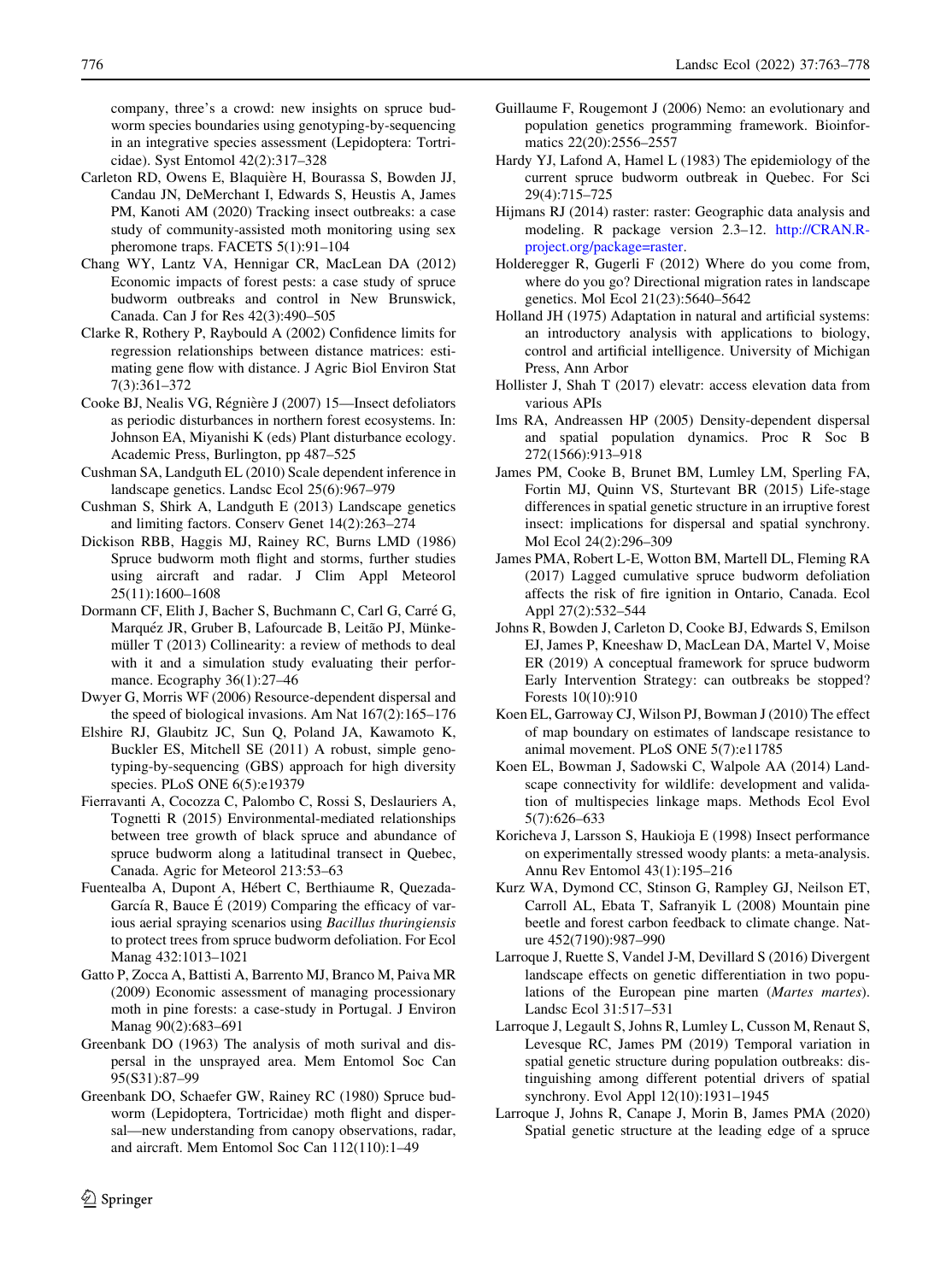<span id="page-14-0"></span>budworm outbreak: the role of dispersal in outbreak spread. For Ecol Manag 461:117965

- Lehmann P, Ammunét T, Barton M, Battisti A, Eigenbrode SD, Jepsen JU, Kalinkat G, Neuvonen S, Niemela¨ P, Terblanche JS, Økland B (2020) Complex responses of global insect pests to climate warming. Front Ecol Environ 18(3):141–150
- Logan JA, Régnière J, Powell JA (2003) Assessing the impacts of global warming on forest pest dynamics. Front Ecol Environ 1(3):130–137
- Lowe WH, McPeek MA (2014) Is dispersal neutral? Trends Ecol Evol 29(8):444–450
- Lumley LM, Pouliot E, Laroche J, Boyle B, Brunet BM, Levesque RC, Sperling FA, Cusson M (2020) Continent-wide population genomic structure and phylogeography of North America's most destructive conifer defoliator, the spruce budworm (Choristoneura fumiferana). Ecol Evol 10(2):914–927
- MacLean AD, Amirault P, Amos-Binks L, Carleton D, Hennigar C, Johns R, Régnière J (2019) Positive results of an Early Intervention Strategy to suppress a spruce budworm outbreak after five years of trials. Forests 10(5):448
- Manel S, Schwartz MK, Luikart G, Taberlet P (2003) Landscape genetics: combining landscape ecology and population genetics. Trends Ecol Evol 18(4):189–197
- Mazzi D, Dorn S (2012) Movement of insect pests in agricultural landscapes. Ann Appl Biol 160(2):97–113
- McKenney DW, Hutchinson MF, Papadopol P, Lawrence K, Pedlar J, Campbell K, Milewska E, Hopkinson RF, Price D, Owen T (2011) Customized spatial climate models for North America. Bull Am Meteor Soc 92(12):1611–1622
- McRae BH, Dickson BG, Keitt TH, Shah VB (2008) Using circuit theory to model connectivity in ecology, evolution, and conservation. Ecology 89(10):2712–2724
- Ministère des Forêts de la Faune et des Parcs [MFFP] (2020) Aires infestées par la tordeuse des bourgeons de l'épinette au Québec en 2020. Quebec City, Quebec, Canada, p 36
- Moise ERD, Lavigne MB, Johns RC (2019) Density has more influence than drought on spruce budworm (Choristoneura fumiferana) performance under outbreak conditions. For Ecol Manag 433:170–175
- Morris RF, Mott DG (1963) Dispersal And The Spruce Budworm. Mem Entomol Soc Can 95(S31):180–189
- Myers JH (1993) Population outbreaks in forest Lepidoptera. Am Sci 81(3):240–251
- Natural Resources Canada (2016) The State of Canada's Forests. Annual Report 2016. C.F.S. Natural Resources Canada, Ottawa, ON
- Navarro L, Morin H, Bergeron Y, Girona MM (2018) Changes in spatiotemporal patterns of 20th century spruce budworm outbreaks in Eastern Canadian boreal forests. Front Plant Sci 9:1905
- Nealis VG, Régnière J (2004a) Fecundity and recruitment of eggs during outbreaks of the spruce budworm. Can Entomol 136(4):591–604
- Nealis VG, Régnière J (2004b) Insect-host relationships influencing disturbance by the spruce budworm in a boreal mixedwood forest. Can J for Res 34(9):1870–1882
- Neter J, Wasserman W, Kutner MH (1990) Applied linear statistical models. Irwin, Chicago
- Osborne JL, Loxdale HD, Woiwod IP (2002) Monitoring insect dispersal: methods and approaches. In: Bullock JM, Kenward RE, Hails RS (eds) Dispersal ecology. Blackwell Publishing, Oxford, p 12
- Pebesma EJ (2004) Multivariable geostatistics in S: the gstat package. Comput Geosci 30(7):683–691
- Peltonen M, Liebhold AM, Bjornstad ON, Williams DW (2002) Spatial synchrony in forest insect outbreaks: roles of regional stochasticity and dispersal. Ecology 83(11):3120–3129
- Pembleton LW, Cogan NOI, Forster JW (2013) StAMPP: an R package for calculation of genetic differentiation and structure of mixed-ploidy level populations. Mol Ecol Resour 13(5):946–952
- Peterman WE (2018) ResistanceGA: an R package for the optimization of resistance surfaces using genetic algorithms. Methods Ecol Evol 9(6):1638–1647
- Peterson GD (2002) Contagious disturbance, ecological memory, and the emergence of landscape pattern. Ecosystems 5(4):329–338
- Picq S, Lumley L, Šíchová J, Laroche J, Pouliot E, Brunet BM, Levesque RC, Sperling FA, Marec F, Cusson M (2018) Insights into the structure of the spruce budworm (Choristoneura fumiferana) genome, as revealed by molecular cytogenetic analyses and a high-density linkage map. G3 8(8):2539–2549
- Pureswaran DS, Johns R, Heard SB, Quiring D (2016) Paradigms in eastern spruce budworm (Lepidoptera: Tortricidae) population ecology: a century of debate. Environ Entomol 45(6):1333–1342
- Pureswaran DS, Neau M, Marchand M, De Grandpré L, Kneeshaw D (2018a) Phenological synchrony between eastern spruce budworm and its host trees increases with warmer temperatures in the boreal forest. Ecol Evol 9(1):576–586
- Pureswaran DS, Roques A, Battisti A (2018b) Forest insects and climate change. Curr for Rep 4(2):35–50
- Régnière J, Nealis VG (2007) Ecological mechanisms of population change during outbreaks of the spruce budworm. Ecol Entomol 32(5):461–477
- Régnière J, Nealis VG (2019) Density dependence of egg recruitment and moth dispersal in spruce budworms. Forests 10(8):706
- Régnière J, You M (1991) A simulation model of spruce budworm (Lepidoptera: Tortricidae) feeding on balsam fir and white spruce. Ecol Modell 54(3):277–297
- Régnière J, Delisle J, Sturtevant BR, Garcia M, Saint-Amant R (2019) Modeling migratory flight in the spruce budworm: temperature constraints. Forests 10(9):18
- Rhainds M, Gries G, Ho CT, Chew PS (2002) Dispersal by bagworm larvae, Metisa plana: effects of population density, larval sex, and host plant attributes. Ecol Entomol 27(2):204–212
- Robert L-E, Sturtevant BR, Kneeshaw D, James PM, Fortin MJ, Wolter PT, Townsend PA, Cooke BJ (2020) Forest landscape structure influences the cyclic-eruptive spatial dynamics of forest tent caterpillar outbreaks. Ecosphere 11(8):e03096
- Rousset F (1997) Genetic differentiation and estimation of gene flow from F-statistics under isolation by distance. Genetics 145(4):1219–1228